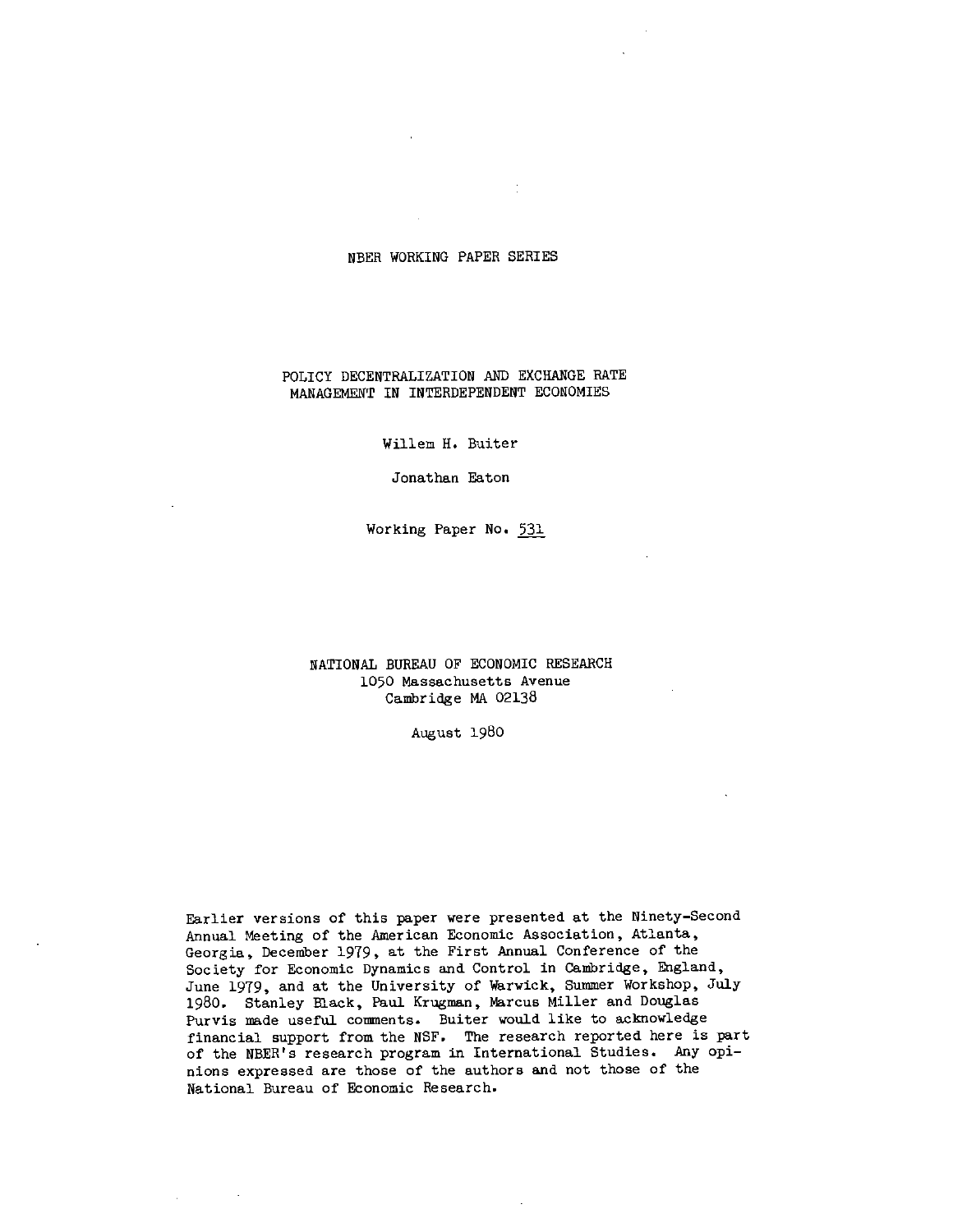Policy Decentralization and Exchange Rate Management in Interdependent Economies

### ABSTRACT

The paper provides a theoretical framework for analysing policy formation among independent authorities operating in an interdependent environment. This is then applied to the analysis of optimal monetary policy in a stochastic two—country model with rational expectations. The main conclusions are 1) Optimal monetary policy requires a finite response of the money supply to the exchange rate (which is the only contemporaneously observed variable.) Neither a fixed nor a freely floating exchange rate is likely to be optimal. 2) Output stabilizing monetary policy may well require 'leaning with the wind' in the foreign exchange market, expanding the money supply when the home currency depreciates, thus increasing the volatility of the exchange rate. 3) The ability of the monetary authorities to influence real variables is due to the assumption that the private sector does not make exchange rate contingent forward contracts.4) There are likely to be gains from policy co—ordination.

Willem H. Buiter **Gallem H. Buiter** Jonathan Eaton University of Bristol, The Princeton University<br>40 Berkeley Square Princeton, New Jersey Bristol BS81HY<br>ENGLAND

Department of Economics<br>
University of Bristol, The Princeton University Princeton, New Jersey

 $(609)452 - 4003$ 

0274—24161, x67.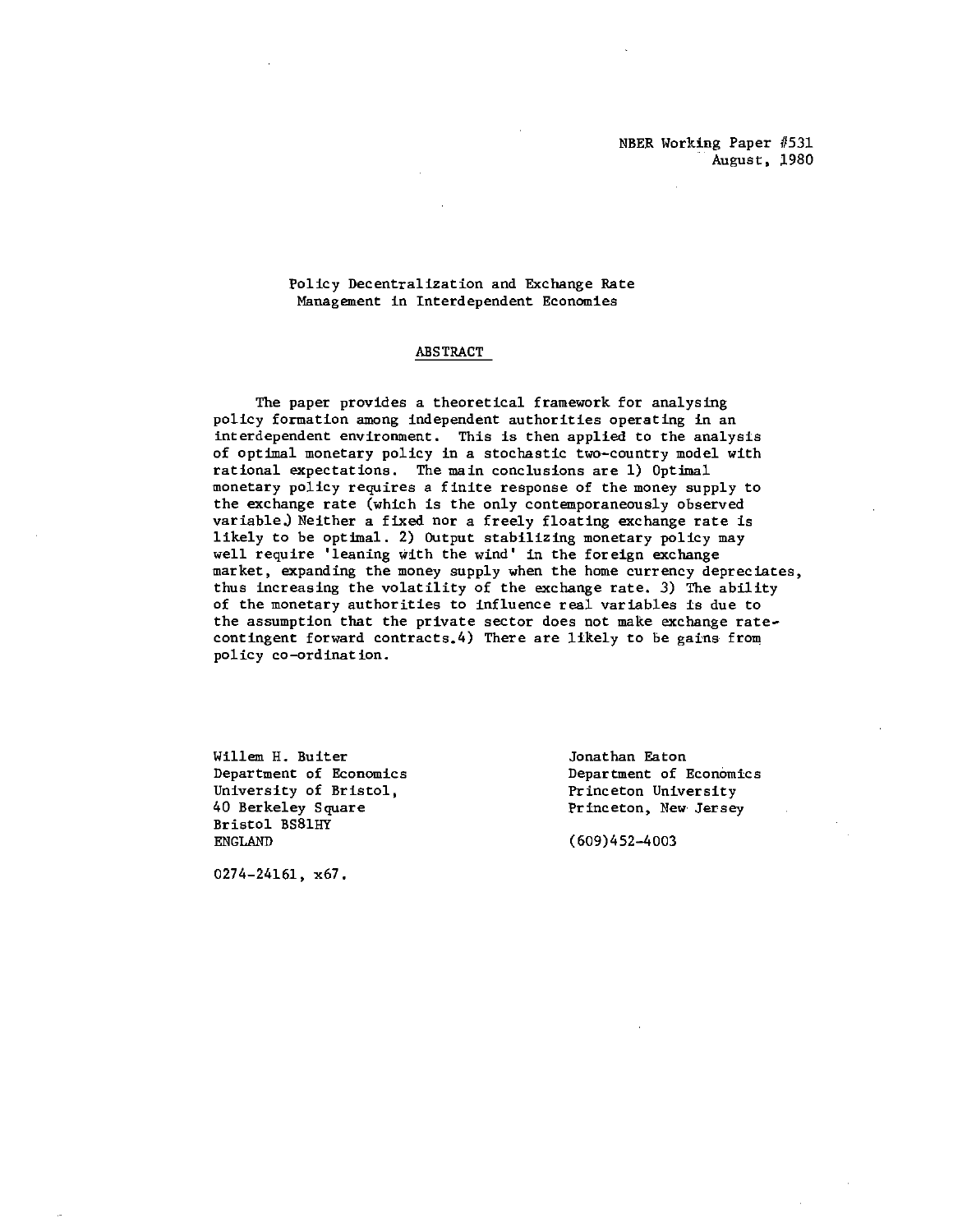# 1. Introduction

The demise of Eretton Woods ahd of the short-lived Smithsonian agreement has raised questions about exchange rate management by monetary authorities acting in isolation from one another. For instance, will individual monetary authorities have an incentive to stabilise the exchange rate? To what extent will monetary actions abroad disrupt domestic monetary policy? What are the gains from co—ordinating monetary policy?

The problems that arise when different agents pursue independent policies in interdependent economies have been explored by a number of authors. Aoki (1976), Cooper (1969), Hamada (1976), Allen and icenen (1980), McFadden (1967), Patrick (1973) , Kydland (1976) and Pindyck (1976), among others, have made significant contributions. Different authors have focused on different aspects of decentralized policy formation. One purpose of this paper is to provide a general discussion of decentralization. In part 2 we provide a theoretical framework for analysing policy formation among independent authorities operating in an interdependent environment. We distinguish three dimensions of the problem and discuss, by way of example, the Mundell (1962) assignment problem in terms of our typology. We show that instability in Mundell's context does not arise because different authorities are assigned different and inappropriate targets, but because they fail to formulate strategies in a co-operative way.

A second purpose of this paper is to analyse the optimal design of monetary policy in interdependent economies. Previous analytic discussion of policy decentralization has been based on deterministic models. Furthermore, with the exception of Hamada (1976), who considers the problem in a classical, fullemployment context, these models incorporate the traditional neo-Keynesian assumption of fixed prices. Studies incorporating stochastic elements have also used a ne $\circ$ -Keynesian framework and rely solely on simulation analysis (Pindyck (1976) and Kydland (1976)). None of the studies incorporates recent contributions to the theory of aggregate supply and expectations formation associated with the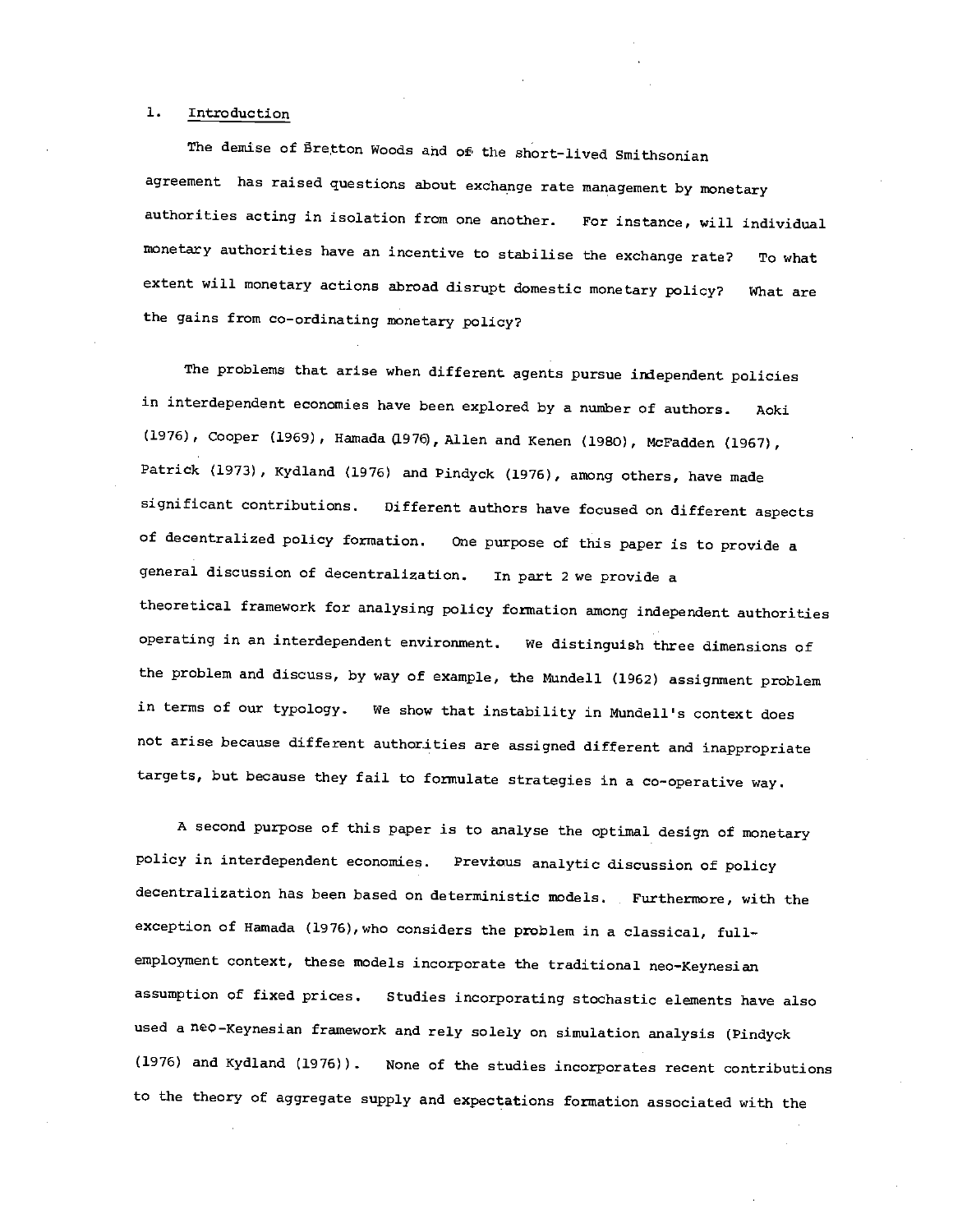"New Classical Macroeconomics".

We consider two monetary authorities pursuing domestic targets in two economies connected both by trade in real goods and in national monies. The model is presented in section 3. Each economy is characterised by a supply function of the Lucas type in which deviations of output from its natural level occur only because of deviations of the domestic price level from the value that was anticipated in the previous period. The natural level is itself stochastic. Agents in each economy hold domestic money for transactions purposes but may speculate on exchange rate movements by holding domestic or foreign money. We assume that money demands are also stochastic. The two economies are linked by a stochastic purchasing power parity relationship between the two price levels and the exchange rate.

Throughout, we assume that the only contemporaneous variable observed by the two monetary authorities and the private sectors is the exchange rate. Incomes and price levels are observed only with a one—period lag. Each monetary authority's problem, then, is to infer from the observed current exchange rate the type of shocks affecting the economy and to set the current money supply to offset these shocks, taking into account the response of the foreign monetary authority to its actions.

In section 4 we assume that each country's monetary authority pursues the objective of stabilizing output around the average or "ex ante", natural level of output. In section 5 we modify the objective to one of stabilizing income around the actual but unobserved natural rate. This second objective is equivalent to minimising price forecast errors and is more likely to lead to a policy of exchange rate stabilization. In section 6, we introduce exchange rate stabilization as an additional, independent goal.

—2—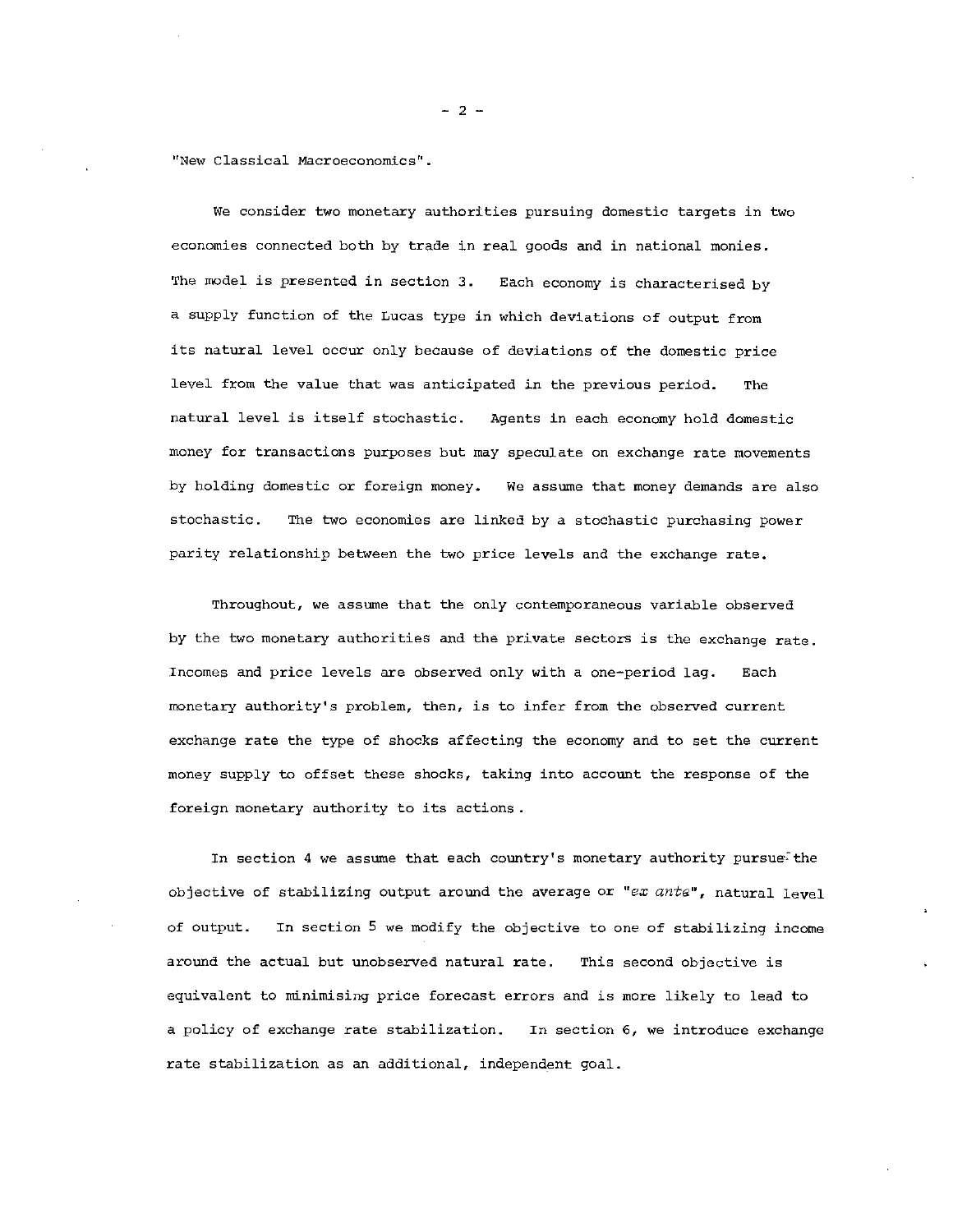Throughout, we derive the policy rules which obtain when the monetary authorities pursue distinct targets independently. In sections 4 and S the optimal policy rules are not affected if, instead, authorities pursue a common objective cooperatively. This result does not extend to more general models such as the one considered in section 6.

A main purpose of the model we develop in sections 3 through 6 is to provide insight into the design of optimal policies for dirty floating. Models in which current policy can only respond to past information must implicitly assume that either the exchange rate or the money supply is fixed within the period: exchange rates are either fixed ox the float is clean within the period [see Buiter 1979a]. Our model, however, allows for a contemporaneous money supply response to the current exchange rate. $\frac{1}{1}$ Setting the money supply to fix the exchange rate or ignoring the exchange rate in setting the money supply constitute special cases of our model. Indeed, we find that optimal monetary policy can involve exacerbating exchange rate movements. $\frac{2}{3}$ 

# 2. Alternative Definitions of Folicy Decentralization and Coordination

The question of policy decentralization arises in interdependent systems in which distinct agents, whom we call authorities, have the ability to set instruments in the pursuit of possibly independent objectives. For simplicity, consider a system with two authorities. At time t the first authority seeks to maximize an objective function of the form

—3—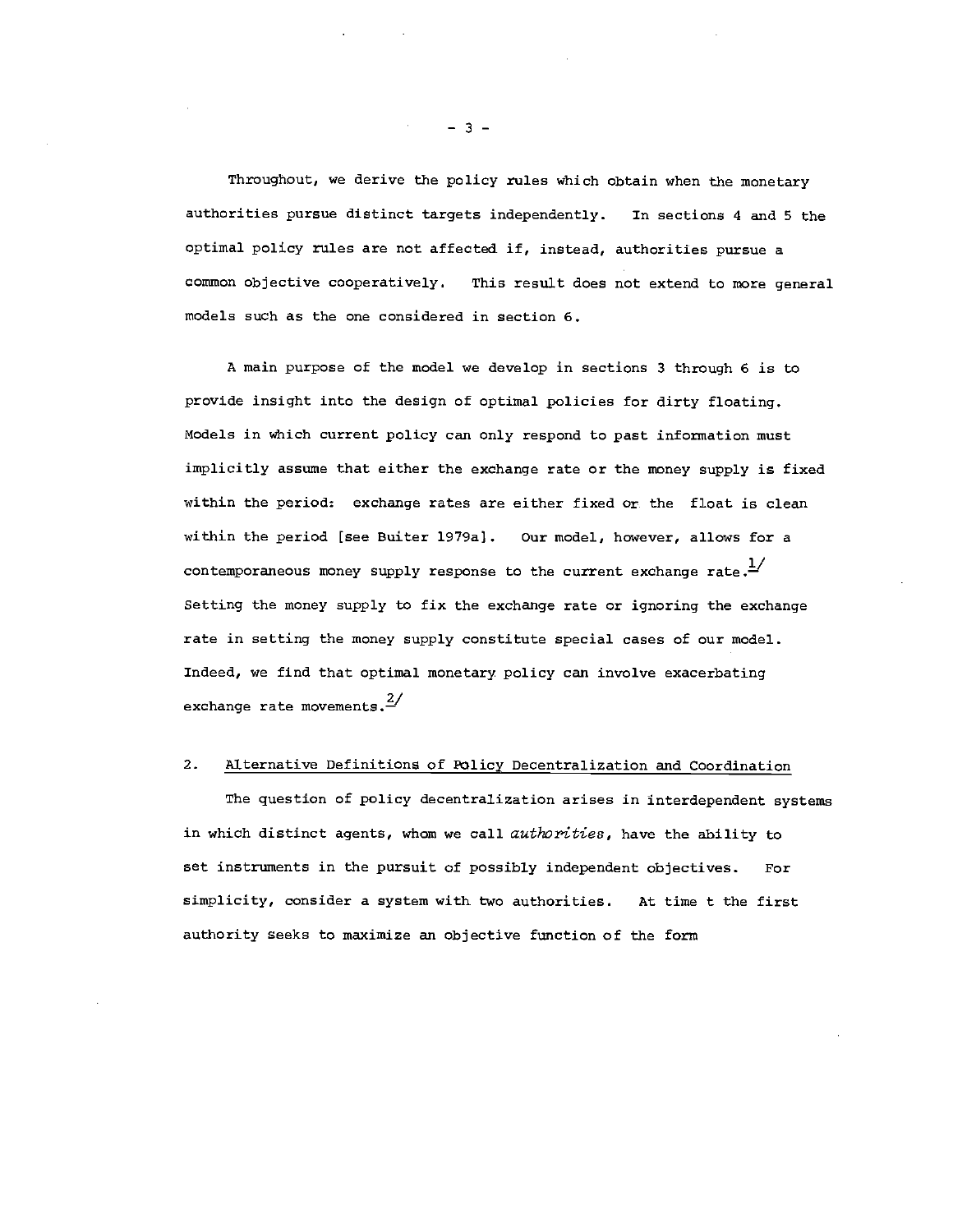(2.1) 
$$
w_t^1 = E \left[ \sum_{\tau=t}^{\infty} (\delta^1)^{\tau-t} v_{\tau}^1 (y_{\tau}, x_{\tau}^1, x_{\tau}^2) | \Omega_t^1 \right]
$$
  $0 \le \delta^1 < 1$ 

where  $y_{\tau}^{\dagger}$  represents a vector of state variables in period  $\tau$  and  $x_{\tau}^{\dagger}$  a set of levels of the instrument variables under the control of authority 1.  $\Omega_{+}$  is the  $i$ <sup>th</sup> authority's set of information about the state of the economy in period t.

A second authority may be maximizing an objective function of the form

$$
(2.2) \quad w_{t}^{2} \equiv E\left[\sum_{\tau=t}^{\infty} (\delta^{2})^{\tau-t} v_{\tau}^{2} (y_{\tau}, x_{\tau}^{1}, x_{\tau}^{2}) | \Omega_{t}^{2}\right] \qquad 0 \leq \delta^{2} < 1
$$

Let us assume that the state variables y evolve according to

(2.3) 
$$
y_t = g(y_{t-1}, x_t^1, x_t^2, ..., ..., E(y_i | \Omega_j^1), ...,
$$
  

$$
...E(y_i | \Omega_j^2) ... , u_t) \qquad j \leq t
$$

 $\frac{3}{2}$ If the authorities adopt time—consistent policies• we can define their optimizing behaviour recursively as in (2.4) and (2.5)

(2.4) 
$$
w_t^1 \equiv \max_{\substack{x_t^1 \in X_t^1 \\ x_t^2 \in \mathbb{R}^1}} E\left[v_t^1(y_t, x_t^1, x_t^2) + \delta^1 w_{t+1}^1\right]|x_t^1|
$$

and

(2.5) 
$$
w_t^2 = \max_{\substack{2 \ k \in X_t^2}} E [v_t^2(y_t, x_t^1, x_t^2) + \delta^2 w_{t+1}^2] |x_t^2|
$$

Here  $x_t^1$  and  $x_t^2$  represent the sets of feasible values of  $x_t^1$  and  $x_t^2$  respectively. If agents are pursuing memoryless Nash strategies (see Kydland (1976)) then  $x_t^1$  is set taking agent 1's future behaviour and agent 2's current and future behaviour as given and similarly for agent 2. We thus define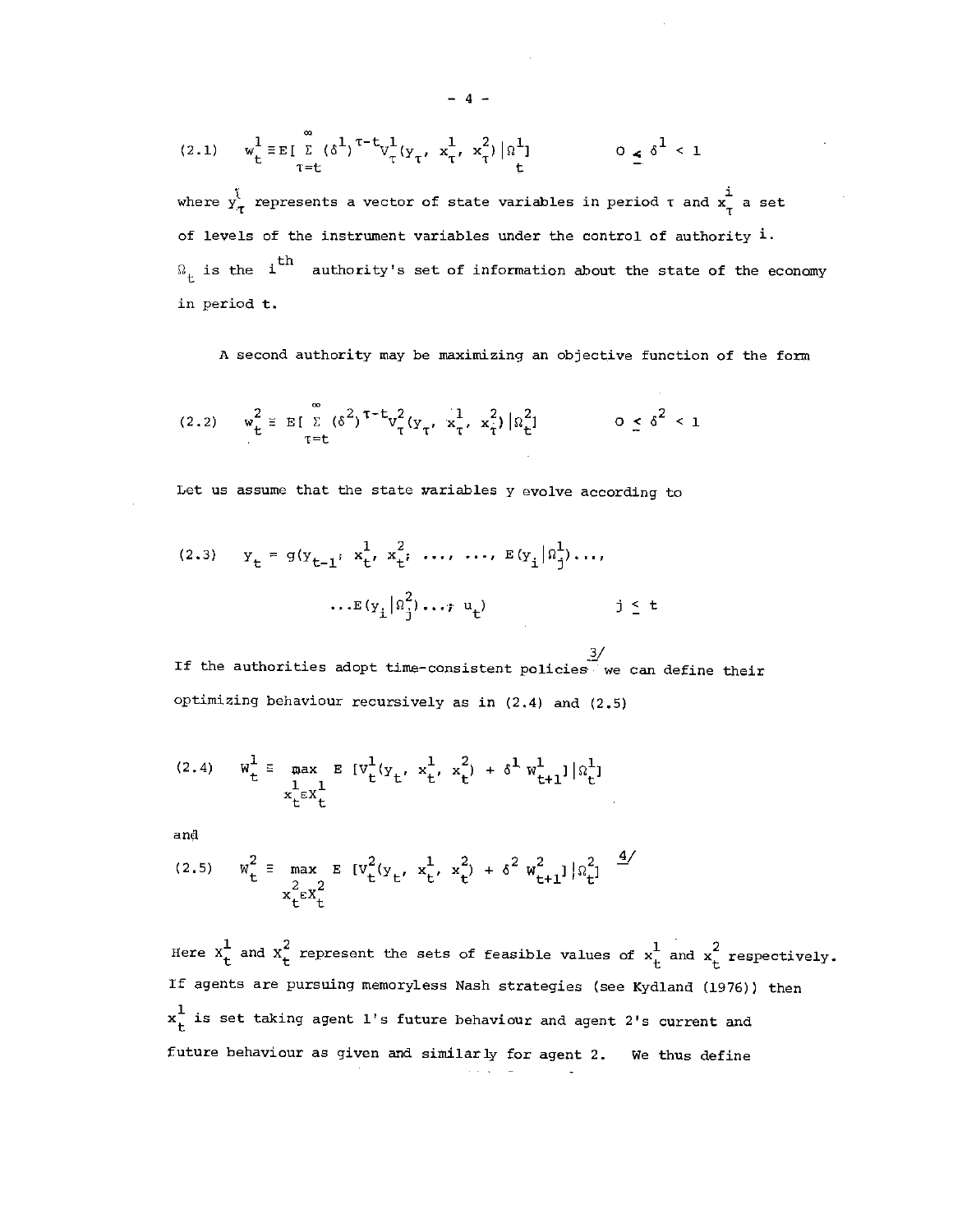$\hat{\mathbf{x}}_t^1 = \Phi_t^1 \left( \Omega_t^1, \ldots, \Phi_t^1, \ldots, \ldots, \Phi_{\tau-1}^2, \ldots \right)$  and  $\hat{\mathbf{x}}_t^2 = \Phi_t^2 \left( \Omega_t^2, \ldots, \Phi_t^2, \ldots \right)$ ...,  $\Phi^1_{\tau-1}$ , ...)  $\tau \geq t+1$  as the values of  $x_t^1$  and  $x_t^2$  which attain  $w_t^1$  and  $w_+^2$  respectively. Within this framework we identify three types of decentralization and coordination.

(1) Target decentralization occurs when the two authorities have different objective functionals, i.e. when  $w^1 \neq w^2$ . Full coordination of targets requires that the authorities adopt a common objective functional w. This does not necessarily imply that authorities maximize w with respect to the same information, i.e.  $\Omega^1_+$  may not equal  $\Omega^2_t$ . Furthermore, even though authorities have a common set of objectives, they need not play a cooperative game in the formal sense; i.e. no binding pre-play agreements on the choice of  $\phi_t^1$  and  $\phi_t^2$ may have been established.

(2) Decentralization of nonstrategic information occurs when authorities have access to different information sets concerning the state of the economy  $(\Omega_{+}^{1} \neq \Omega_{+}^{2})$ . Full coordination of such information requires that the authorities share this information. Each authority will then form expectations and policy in period t on the basis of  $\Omega_t^1 \cup \Omega_t^2$ . This type of coordination need not imply that authorities adopt common objectives or that they formulate  $\phi \frac{1}{t}$  and  $\phi \frac{2}{t}$ cooperatively.

(3) Finally, decentralization of  $structure$  information arises whenever  $\Phi_+^1$  and  $\Phi_+^2$  are chosen independently. This type of decentralization could even arise in situations where authorities shared objectives  $(w^1 = w^2)$  and information about the state of the economy  $(\Omega_t^1 = \Omega_t^2)$  but the optimal cooperative strategy is non—unique. It is analogous to the decentralization problem faced by an American football team which has snapped the ball without having called a play in the huddle. Coordination of stragegic information means that authorities make binding, "pre—play" agreements on their choice of  $\Phi_+^1$  and  $\Phi_+^2$ , which they may do even though their targets and information about the state of the economy may differ.

Mundell's (1962) assignment problem seems to represent this last type of decentralization. Consider Mundell's two equation model of an open economy:

—5—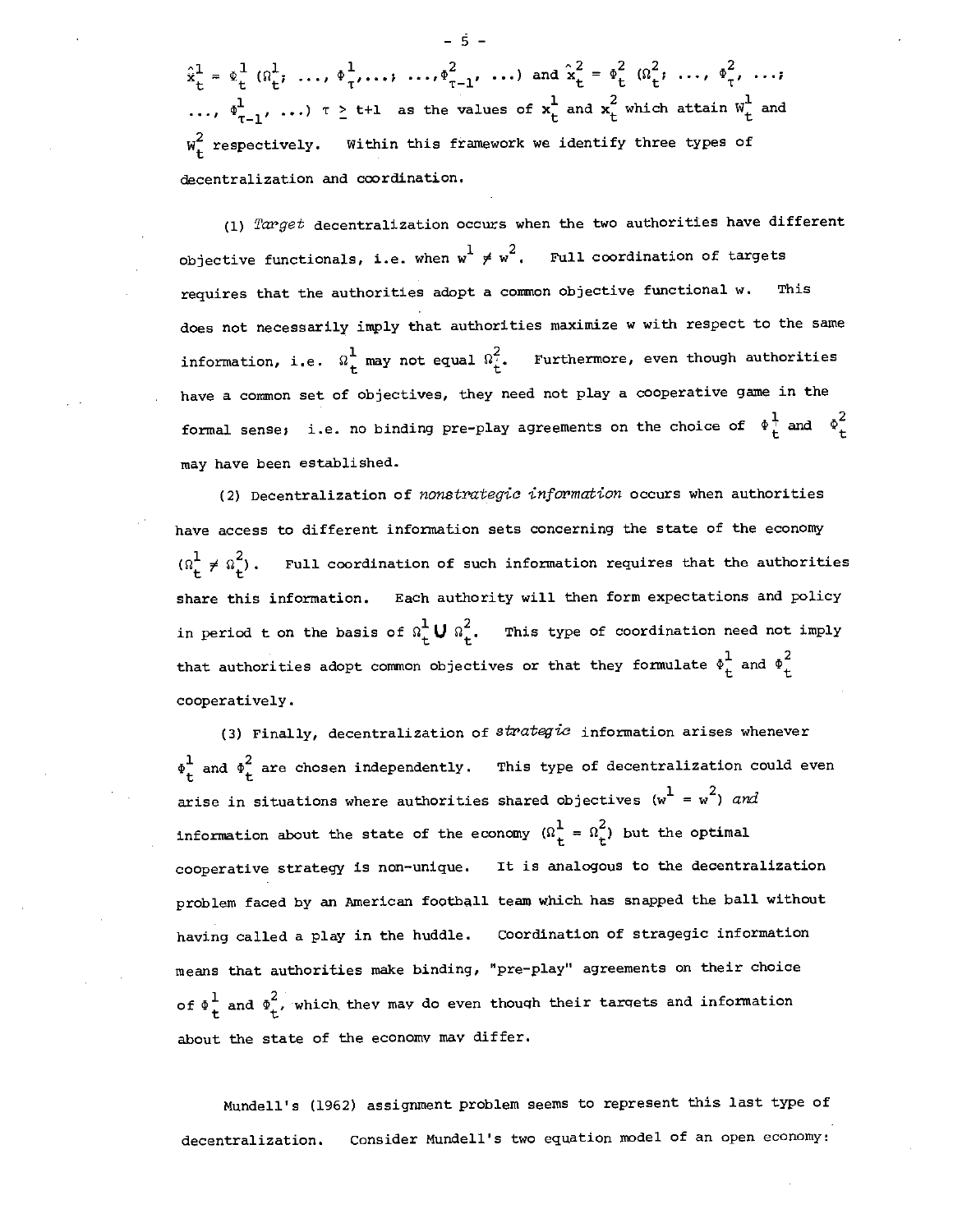(2.6) 
$$
Y = \alpha_1 r + \alpha_2 G ; \alpha_1 < 0, \alpha_2 > 0
$$

(2.7) 
$$
B = \beta_1 r + \beta_2 G
$$
;  $\beta_1 > 0$ ,  $\beta_2 < 0$ 

where Y denotes income,  $r$  the interest rate, G government spending and B the balance of payments. The objective of policy is to stabilize Y and B; that is, to assure asymptotic convergents of Y and B to target levels which we set without loss of generality at  $Y = B = 0$ . Policy is restricted to finite instantaneous rates of change of C and r which are linear functions of authorities' information sets.  $\frac{5}{5}$ 

Mundell constrains his analysis to policies which assign one instrument, r, to one authority and C to another. The monetary authority responds only to B according to the rule.

$$
(2.8) \qquad r = \delta B
$$

while the fiscal authority responds to Y according to

$$
(2.9) \quad G = \gamma Y \ .
$$

Mundell then shows that if the authorities choose  $\delta$  < 0 and  $\gamma$  < 0 - the natural "leaning against the wind" rules - then if  $\left|\frac{-\alpha_1}{\alpha_2}\right| < \left|\frac{-\beta_1}{\beta_2}\right|$ , i.e. instruments are not assigned according to "comparative advantage", the system represented by  $(2.6) - (2.9)$  is unstable.

Prima facie, this problem might be interpreted as one of either decentralized non-strategic information (each authority knows only one of the two state variables, Y and r, as well as the values of the structural parameters  $\alpha$  and  $\beta$ , i=1, 2 or at least the relative strengths of the effects of the instruments on the targets) or one of decentralization of strategic information (each authority chooses its response function independently). In fact, it can only represent a failure to choose response functions jointly.

—6—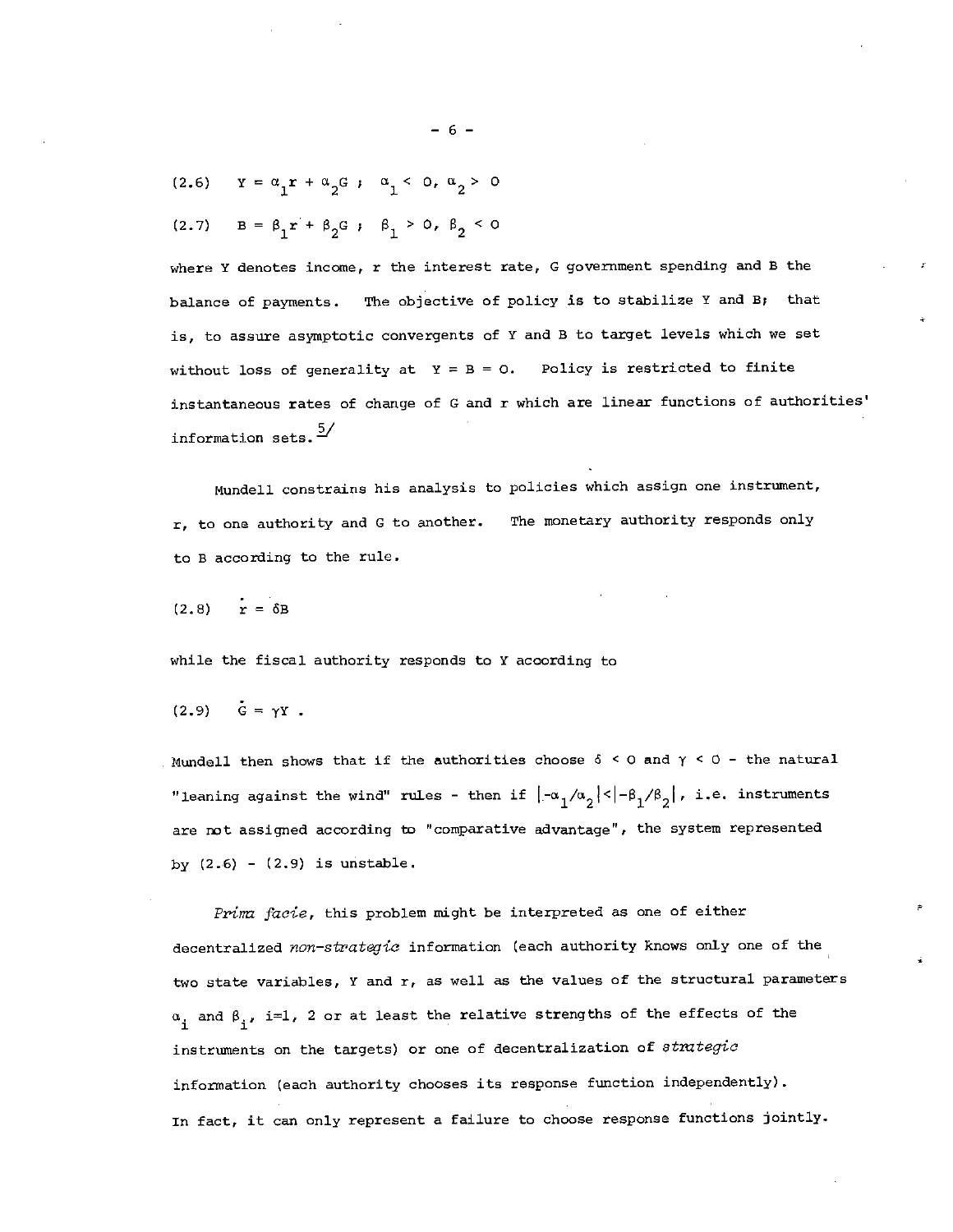To show this, consider the two necessary and sufficient conditions for stability:

(2.10) 
$$
\delta \gamma (\beta_1 \alpha_2 - \alpha_1 \beta_2) > 0
$$

and

$$
(2.11) \quad \delta\beta_1 + \gamma\alpha_2 < 0.
$$

For any values of the structural parameters there exist values of  $6$  and  $\gamma$ (not necessarily the leaning against the wind values), which satisfy (2.10) and  $(2.11)$ .<sup>6</sup>/ Therefore, authorities can attain their objective without sharing information about Y and r. They need only cooperate by jointly choosing appropriate values of  $\delta$  and  $\gamma$ .

Without such cooperation, sharing information on Y and r will not guarantee stability. Under full nonstrategic information sharing, the two authorities' response functions take the more general form:

(2.12)  $G = \gamma_1 B + \gamma_2 Y$ 

$$
(2.13) \quad \dot{\mathbf{r}} = \delta_1 B + \delta_2 Y \ .
$$

In this case stability obtains if and only if

$$
(2.14) \t\t\t\t\t\t\gamma_1^{\beta_1} + \gamma_2^{\alpha_1} + \delta_1^{\beta_2} + \delta_2^{\alpha_2} < 0
$$

and

(2.15) 
$$
(\gamma_2 \delta_1 - \delta_2 \gamma_1) (\alpha_1 \beta_2 - \alpha_2 \beta_1) > 0
$$
.

Without knowing the parameters of the fiscal authority's response function,  $\gamma_1$  and  $\gamma_2$ , there are no values of  $\delta_1$  and  $\delta_2$  which the monetary authority could select to ensure stability. An equivalent problem faces the fiscal authorities. Even though both authorities have full information about the state of the economy, they cannot be sure of attaining their objective if one authority does not know what the other is doing. Thus the assignment problem arises not because authorities have been arbitrarily assigned target variables but because they do not determine jointly how they will respond to these variables.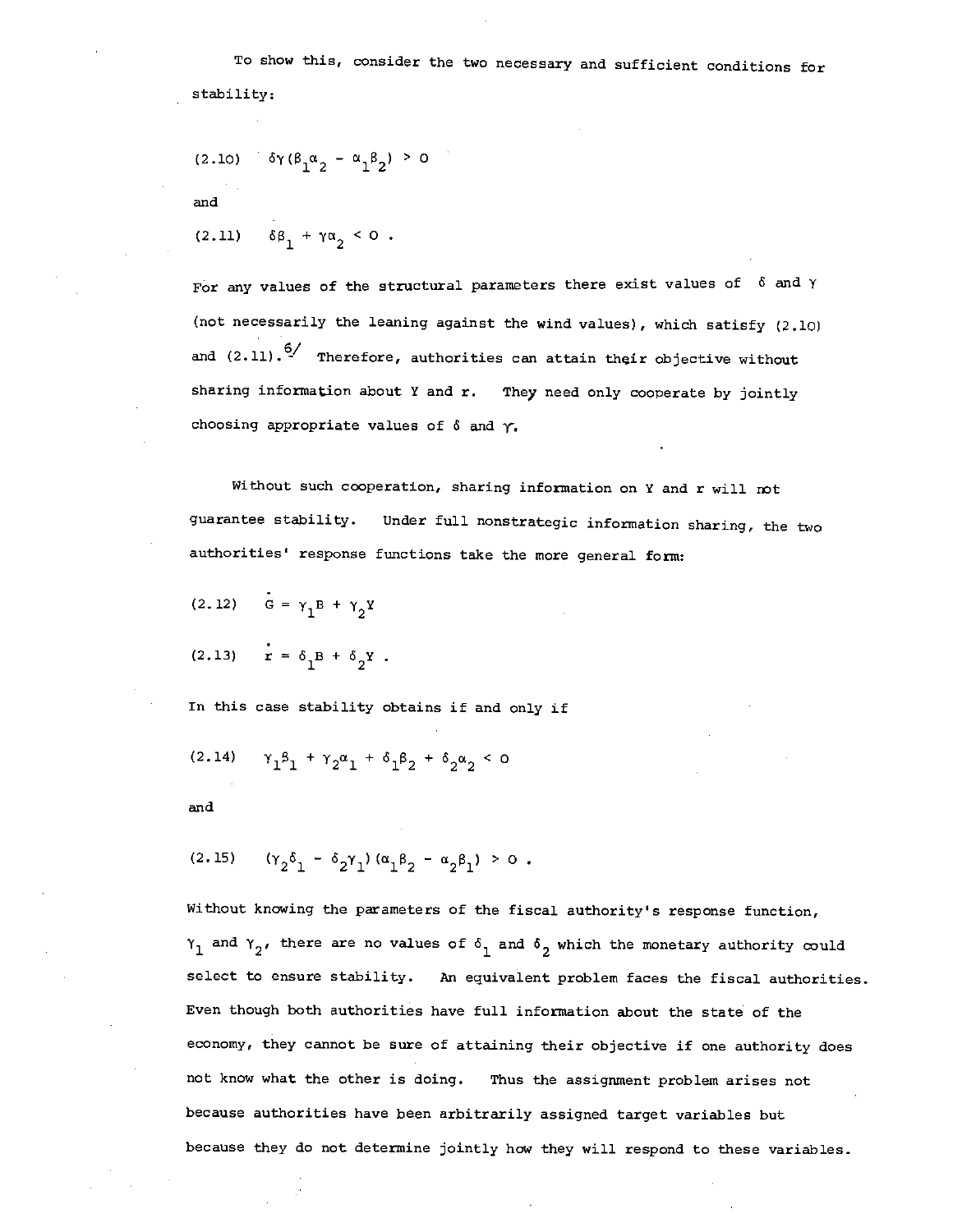# 3. A Two—Country Model of Monetary Policy and Exchange Rate Determination

We now turn to a model in which target and strategic information decentralization both arise. Two national monetary authorities pursue separate objectives but have access to the same information about the state of the world. Each authority sets its money supply in response to the current exchange rate between the two monies, taking the other authority's response as given.

We derive optimal money supply rules in a model of considerable simplicity. Firstly, we consider two economies in which the deviation of actual output from its long—run normal level is proportional to the percentage deviation of the actual price level from the price level anticipated in the previous period. In the home country we have

(3.1) 
$$
y_t = \Phi(p_t - p_t | t - 1) + u_t^y
$$
  $\Phi \ge 0$ 

while abroad

(3.2) 
$$
y_t^* = \Phi(p_t^* - p_t | t-1) + u^*y
$$
  $\Phi \ge 0$ .

Here  $y_t$  denotes the deviation of home-country output from the full employment level and  $P_t$  the logarithm of the home-country price level;  $P_t|_{t-1}$  denotes the expectation of  $p_t$  based on information available in period t-l and  $u_t^y$ denotes a Gaussian white noise disturbance term with variance  $\sigma_{\mathbf{u}}^{\mathbf{y}}$  . Equivalent magnitudes in the foreign country are denoted with an asterisk. The actual or ex-post natural levels of outputs,  $\mathtt{y}^\mathtt{n}_\mathtt{t}$  and  $\mathtt{y}^\mathtt{tn}_\mathtt{t}$ , obtain when  $P_t = P_t |_{t-1}$  and  $P_t^* = P_t^* |_{t-1}$  respectively, that is  $y_t^n = u_t^y$  and  $y_t^{*n} = u_t^{*y}$ . Ex ante, the expected natural levels are simply zero.

Justification for output supply equations of the form (3.1) and (3.2) is provided by Lucas (1972) and Sargent and Wallace (1975). output equations of the form (3.1) and (3.2) would arise also if wage contracts are formed one period in advance. Wages in period t, it is assumed, cannot be modified by information that is not available before period  $t<sup>7</sup>$  Other motivations of

—8—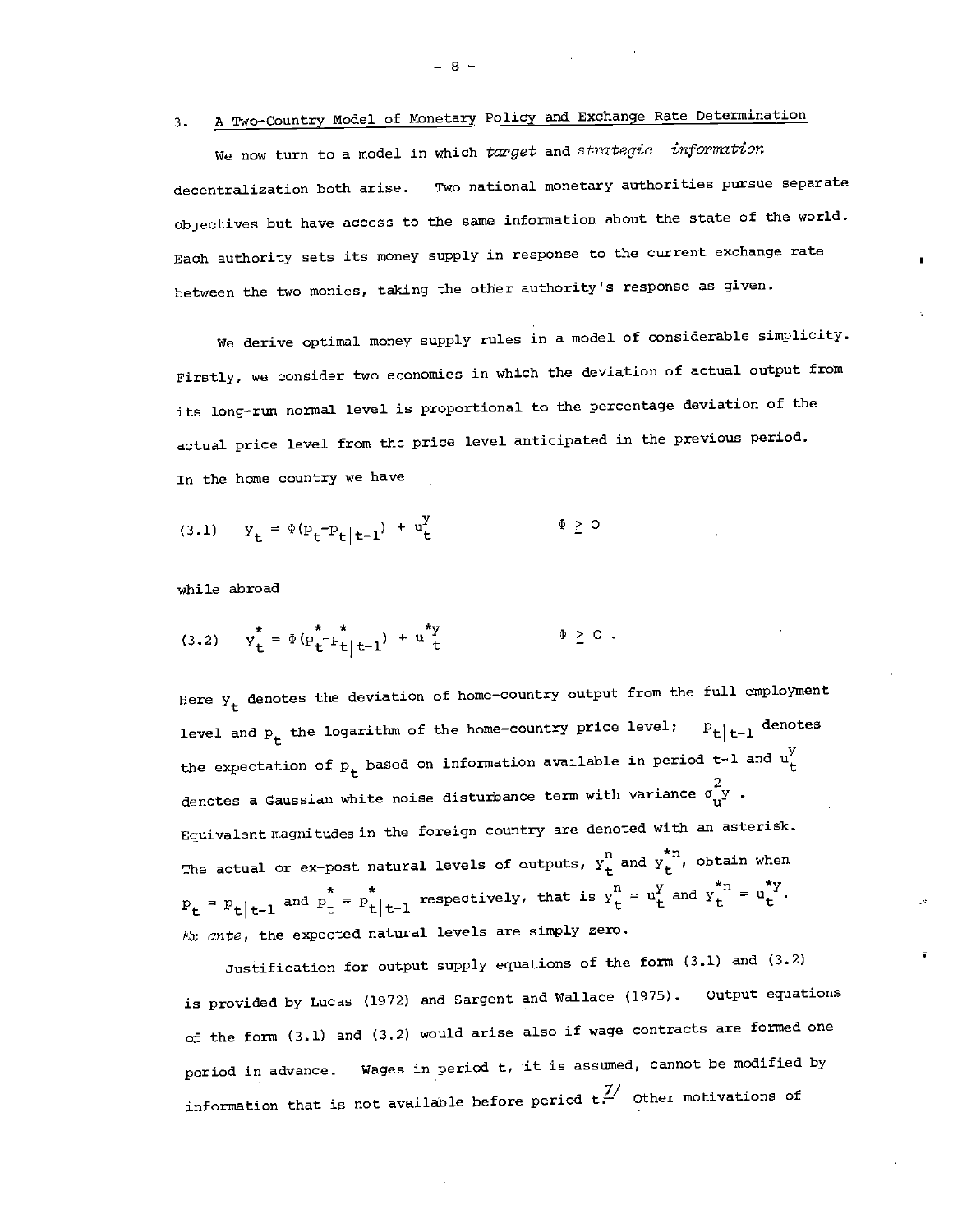(3.1) and (3.2) involve imperfect observation of the contemporaneous aggregate price' level.

Secondly, we assume that citizens in each country must hold domestic money for transactions purposes but may speculate by holding foreign money. Overall money demand is thus given by a set of currency substitution money demand functions:

(3.3) 
$$
\ddot{m}_t - p_t = \alpha y_t - \beta (e_{t+1}|t^{-e}t) + u_t^m
$$
  $\alpha, \beta \ge 0.$   
(3.4)  $\ddot{m}_t^* - p_t^* = \alpha^* y_t^* + \beta^* (e_{t+1}|t^{-e}t) + u_t^{*m}$   $\alpha^*, \beta^* \ge 0.$ 

Here  $m_t$  denotes the logarithm of nominal home-country money balances in period t,  $e_t$  the logarithm of the spot price of foreign currency and  $e_{t+1}|_t$  the value of  $e_{t+1}$  expected to occur in period t. The terms  $u_t^n$  and  $\mathbf{u}_{\rm E}^{\star \rm m}$  represent Gaussian white noise disturbances with variances  $\sigma_{\rm u}^2$  and  $\sigma_{\star \rm m}^2$ . respectively. The parameter  $\alpha$  denotes the income elasticity of demand for real money balances and  $\beta$  the expected exchange rate appreciation elasticity. When  $e_{t+1}|_t$  is high relative to  $e_t$  foreign money balances are more attractive.  $\overset{\circledcirc}{\sim}$ 

Finally, we assume that the domestic and foreign price levels are connected by a stochastic purchasing power parity relationship, i.e.,

(3.5) 
$$
p_t = e_t + p_t^* + u_t^e
$$

where  $u_t^e$  represents a Gaussian white noise disturbance with variance  $\sigma_{ee}^2$ . Also, for simplicity let contemporaneous values of  $u_t^y$ ,  $u_t^*$ ,  $u_t^m$ ,  $u_t^m$  and  $u_t^e$  be unccrrelated.

We assume that  $e_t$  is the only endogenous or exoge mus variable observed contemporaneously. All past endogenous and exogenous variables are also part of the common private and public information set. The information set at time t when  $m_t$  is chosen, denoted by  $\Omega_t$ , is therefore given by:  $\frac{9}{1}$ 

—9—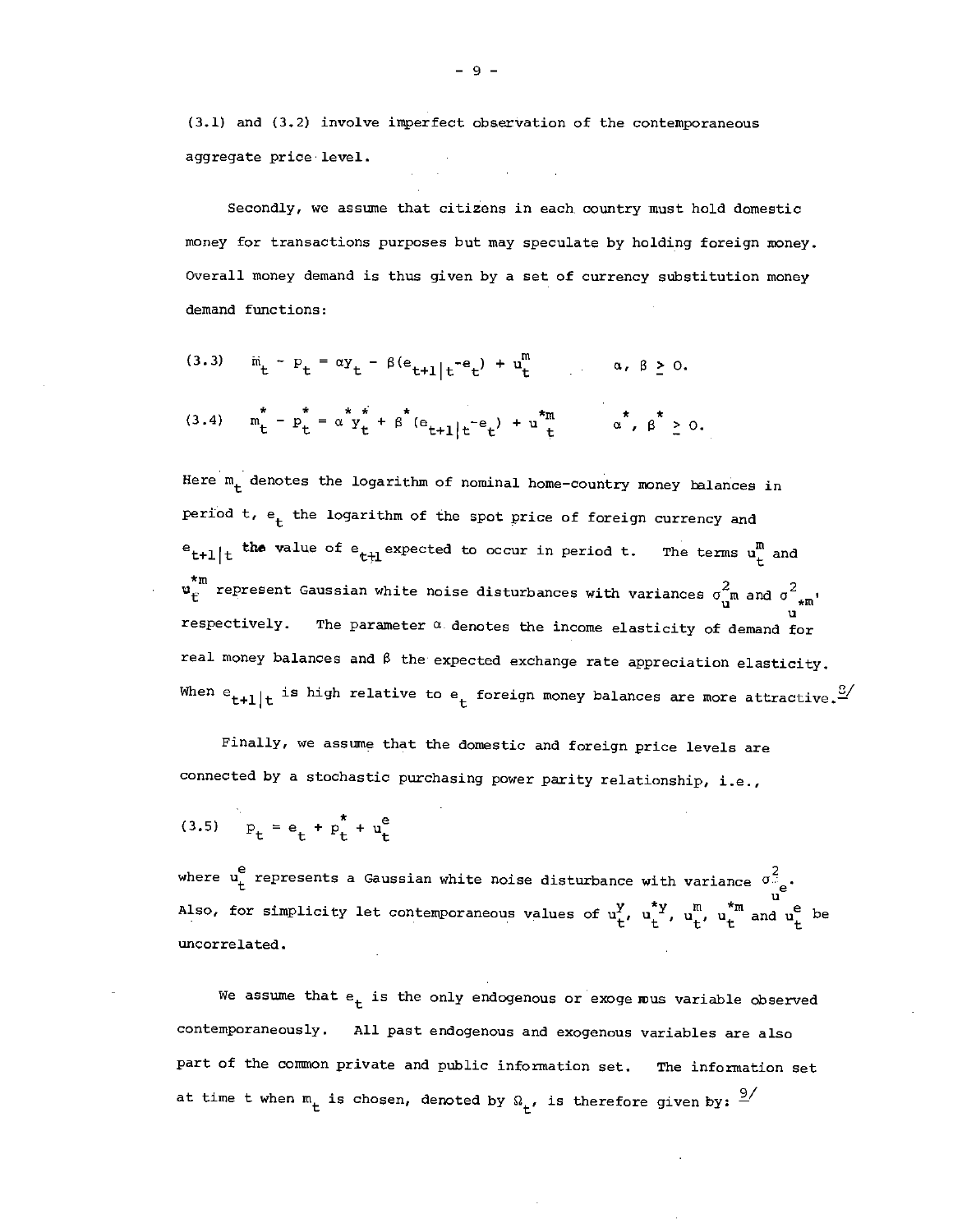(3.6) 
$$
\Omega_{t} = \begin{bmatrix} x \\ e_{\tau}, p_{\tau-1}, p_{\tau-1}, y_{\tau-1}, y_{\tau-1} \end{bmatrix}
$$
  $\tau \leq t$ .

or equivalently by

$$
\Omega_{t} = \begin{bmatrix} e_{\tau}, & u_{\tau-1}^{y}, & u_{\tau-1}^{*y}, & u_{\tau-1}^{m}, & u_{\tau-1}^{*m}, & u_{\tau-1}^{e} \end{bmatrix} \qquad \tau \leq t.
$$

In addition both the authorities and the private sector know the true structure of the model, including the first and second moments of the distributions of the random disturbances. Expectations of  $p_t$  formed in period t-1 are conditional on  $\Omega_{t-1}$ ; and expectations of  $e_{t+1}$  formed inperiod t are conditional on  $\Omega_{\text{t}}$ . The foreign country has the same information set as the home country.

In period t the monetary authorities in the home country choose  $m_t$  to minimise

$$
(3.7a) \qquad E(V_t|\Omega_t) = \sum_{\tau=t}^{\infty} \delta^{\tau} E[(y_{\tau} - \overline{y}_{\tau})^2|\Omega_t] \qquad \qquad \text{or} \ \delta < 1
$$

The foreign monetary authorities choose  $m_t^*$  to minimise

$$
(3.7b) \tE(V_t^*|\Omega_t) = \sum_{\tau=t}^{\infty} \delta^{*\tau} E[(y_{\tau}^* - \overline{y}_{\tau}^*)^2|\Omega_t] \t\t o<\delta^{*\}}.
$$

 $\star$  . The set of  $\star$ y and y are target real output at home and abroad, to be specified more precisely below.  $\delta$  and  $\delta^*$  are discount factors. Both \* \* and m are chosen under the assumption that m •and mT minimise respectively  $E(V_T | \Omega_T)$  and  $E(V_T^* | \Omega_T)$  for all r>t.  $\frac{10}{T}$ 

- 10 -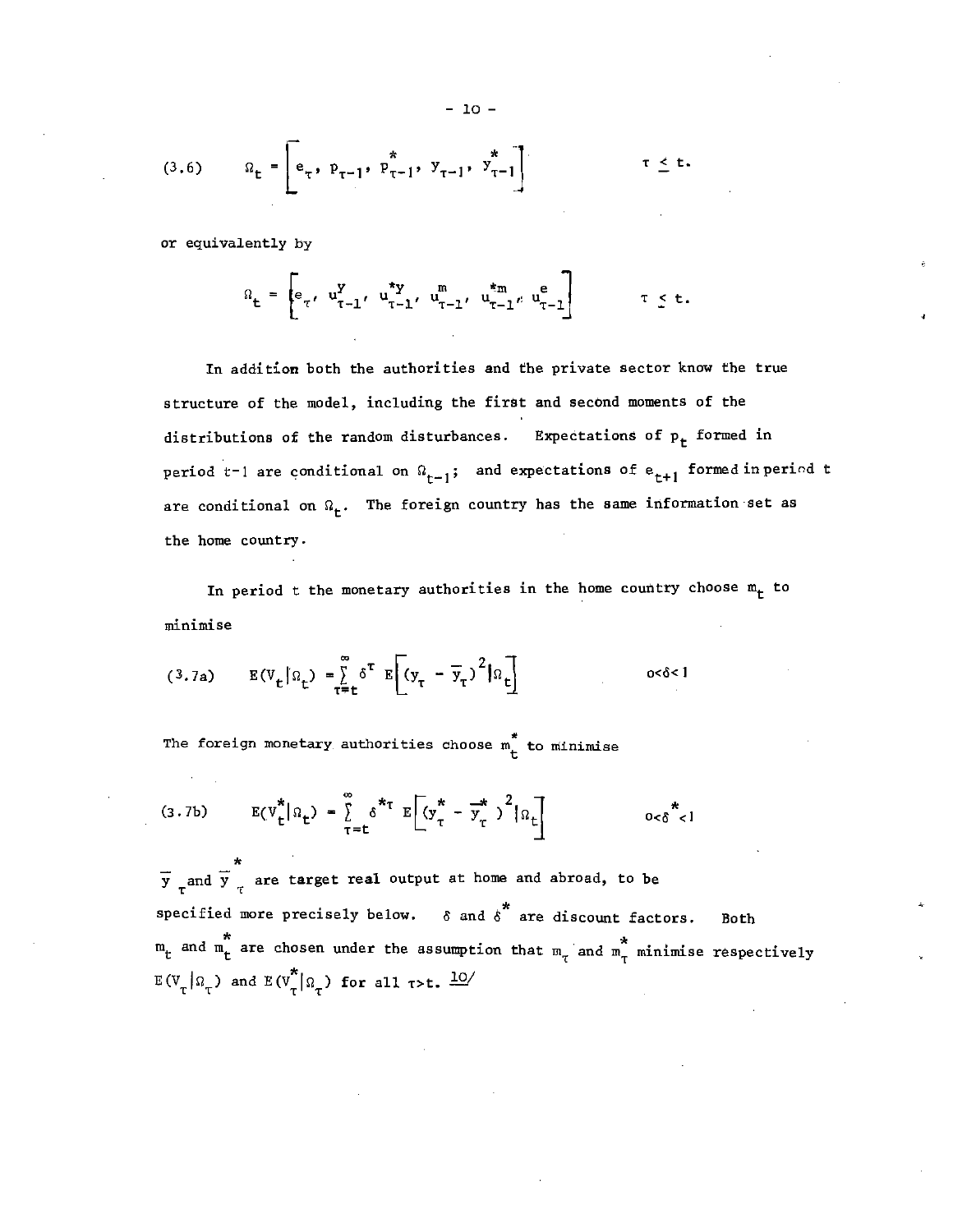By permitting money supplies to respond to the contemporaneous exchange rate but precluding the possibility of exchange—rate contingent money wage contracts, known monetary rules will affect real output. In this model policy makers set money supplies via transfers and taxes. Direct exchange market intervention provides another mode which is consistent with our specification if the other country sterilises the effect of exchange market intervention on its own money supply via transfers and taxes.

Equations (3.1) through (3.5) can be solved by substituting  $(3.1)$ .  $(3.2)$  and  $(3.5)$  into  $(3.3)$  and  $(3.4)$  to obtain:

 $\mathbf{\tau}$ 

(3.8a) 
$$
\begin{bmatrix} P_t \\ P_t \\ P_t^* \end{bmatrix} = B \begin{bmatrix} m_t + \alpha \phi p_{t|t-1} + \beta e_{t+1|t} + v_t + \beta u_t^e \\ \frac{\pi}{2} + \alpha \phi p_{t|t-1} + \beta e_{t+1|t} + v_t^* - \beta u_t^e \\ \frac{\pi}{2} + \alpha \phi p_{t|t-1} - \beta e_{t+1|t} + v_t^* - \beta u_t^e \end{bmatrix} \Delta^{-1}
$$

 $\alpha$ 

where  
(3.8b) 
$$
B = \begin{bmatrix} \pi & \pi & \pi \\ \pi & + \beta & \beta \\ \beta^* & \pi + \beta \end{bmatrix}
$$

$$
(3.8c) \qquad \pi \equiv 1 + \alpha \phi
$$

$$
(3.8d) \qquad \pi^* \equiv 1 + \alpha^* \phi
$$

$$
(3.8e) \t v_t \equiv -(\alpha u_t^y + u_t^m)
$$

$$
(3.8f) \t v_t^* \equiv -(\alpha^* u_t^{*y} + u_t^{*m})
$$

$$
(3.8g) \qquad \Delta \equiv \pi \pi + \beta \pi + \beta \pi
$$

Therefore, since 
$$
e_t = p_t - p_t^* - u_t^e
$$
,  
\n(3.9)  $e_t = \begin{bmatrix} \pi & (m_t + \alpha \phi p_{t|t-1} + \beta e_{t+1|t} + v_t)^{-\pi} (m_t^* + \alpha^* \phi^* p_{t|t-1}^* - \beta^* e_{t+1|t} + v_t^*)^{-\pi} m_{t|t}^e \end{bmatrix} \Delta^{-1}$ 

Equations (3.8) and (3.9) represent reduced form expressions for the price levels and the exchange rate given past expectations of the current price levels and current expectations of the future exchange rate. We now consider the design of monetary policy.

 $-11 -$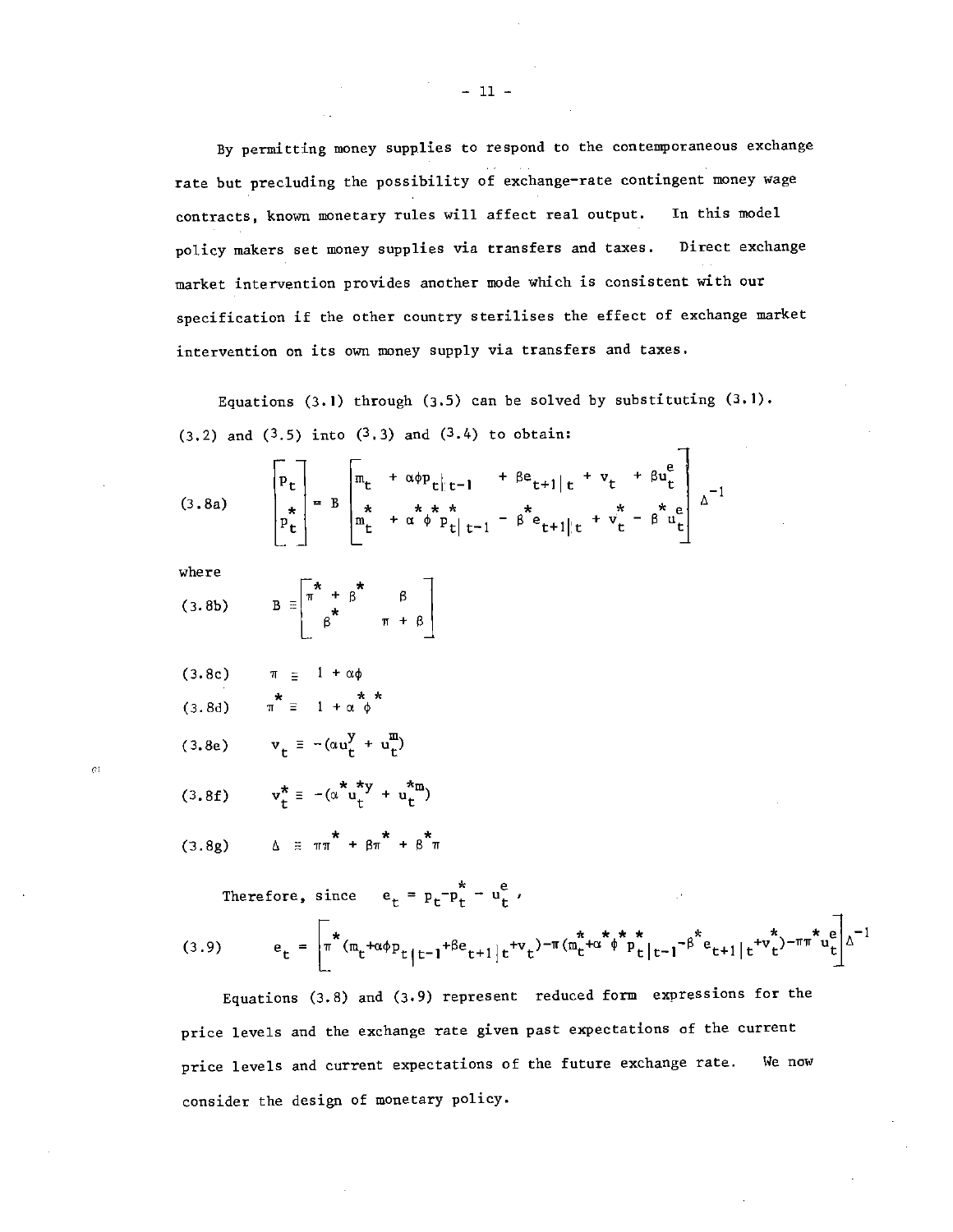# 4. Optimal Monetary Policy: The Nash Solution

We first consider the optimal design of monetary policy when each monetary authority follows a memoryless Nash strategy; that is, each monetary authority sets its money supply as a function only of the contemporaneous value of the state variables, taking as given the other monetary authority's money supply rule.

In this section, target output is the  $ex$  ante natural level of output. We thus set  $\overline{y}_{T} = \overline{y}_{T}^{*} = 0$  for all  $\tau$ .

Since

$$
y_{t} = \Phi (p_{t} - p_{t} |_{t-1}) + u_{t}^{y}
$$
  

$$
y_{t}^* = \Phi^* (p_{t}^* - p_{t}^* |_{t-1}) + u_{t}^{*y}
$$

the objectives of minimizing

$$
\sum_{\tau=t}^{\infty} \delta^{\tau} E(y_{\tau}^2 | \Omega_t)
$$

and

$$
\sum_{T=t}^{\infty} \delta^{*T} E(y_T^{*^2} | \Omega_T)
$$

are equivalent to minimizing

(4.1) 
$$
\sum_{\tau=t}^{\infty} \delta^{\tau} E[(\Phi(p_{\tau} - p_{\tau}|\tau - 1) + u_{\tau}^{Y_{\tau}^{2}}] \hat{u}_{t}]
$$

and

(4.2) 
$$
\sum_{\tau=t}^{\infty} 6^{*\tau} E\left[ \left[ \Phi^{*}(p_{\tau}^{*} - p_{\tau}^{*} |_{\tau-1}) + u_{\tau}^{*} Y \right]^{2} | \Omega_{t} \right]
$$

respectively.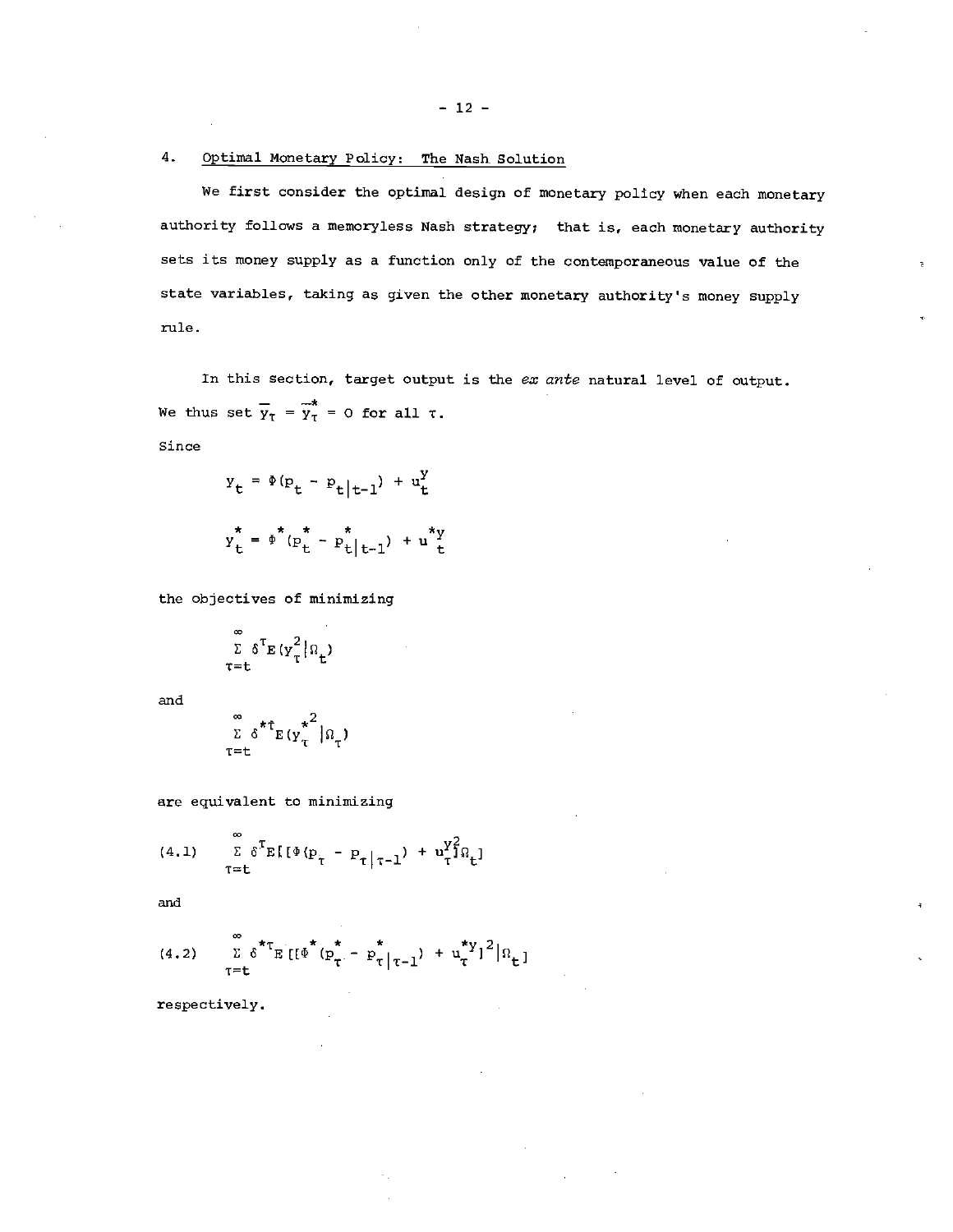Note that for any variable q one has  $q_t |_{t-i} \equiv E(q_t |_{t-i})$  and that  $E(E(q_t | \Omega_{t-i}) | Q_{t-i-j}) = E(q_t | \Omega_{t-i-j})$ , i, j  $\geq$  0. We thus obtain, from (3.8a),

(4.3) 
$$
\begin{bmatrix} \bar{P}_t | t-i \\ \hline \\ \bar{P}_t | t-i \end{bmatrix} = B \begin{bmatrix} m_t | t-i + \alpha^{\Phi} P_t | t-i + \beta e_{t+1} | t-i \\ \hline \\ m_t | t-i + \alpha^{\Phi} P_t | t-i - \beta^{\Phi} e_{t+1} | t-i \end{bmatrix} \Delta^{-1}
$$

Subtracting  $(4.1)$  for i=1 from  $(3.9)$  yields:

$$
(4.4) \quad\n\begin{bmatrix}\nP_t \\
\vdots \\
P_t\n\end{bmatrix}\n-\n\begin{bmatrix}\nP_{t}|t-1 \\
\vdots \\
P_{t}|t-1\n\end{bmatrix}\n=\nB\n\begin{bmatrix}\n\mathbf{m}_t - \mathbf{m}_{t}|t-1 + \beta(\mathbf{e}_{t+1}|t) - \mathbf{e}_{t+1}|t-1 + \mathbf{v}_t + \beta\mathbf{u}_t^{\mathbf{e}} \\
\vdots \\
\mathbf{m}_t - \mathbf{m}_{t}|t-1 - \beta^{\mathbf{x}}(\mathbf{e}_{t+1}|t) - \mathbf{e}_{t+1}|t-1) + \mathbf{v}_t^{\mathbf{x}} - \beta^{\mathbf{x}}\mathbf{u}_t^{\mathbf{e}}\n\end{bmatrix}\n\Delta^{-1}
$$

Using

(4.5) 
$$
e_t = p_t - p_t^* - u_t^e
$$

which, since  $\begin{cases} u^e_{t+1} | t = u^e_{t+1} | t-1 = 0, \text{ implies, for } i > 0, \end{cases}$ (4.6)  $e_{t+i|t} - e_{t+i|t-1} = p_{t+i|t} - p_{t+i|t-1} - (p_{t+i|t}^* - p_{t+i|t-1}^*)$ 

we may write  $(4.4)$  as

 $\mathcal{L}_{\text{max}}$  and  $\mathcal{L}_{\text{max}}$ 

(4.7) 
$$
\begin{bmatrix} P_t - P_t | t-1 \ P_t^* - P_t^* | t-1 \end{bmatrix} = BD \begin{bmatrix} P_{t+1} | t - P_{t+1} | t-1 \ P_{t+1} | t - P_{t+1} | t-1 \end{bmatrix} \Delta^{-1}
$$

$$
+ B \begin{bmatrix} m_{t} - m_{t} | t-1 \\ m_{t}^{*} - m_{t} | t-1 \end{bmatrix} \Delta^{-1} + B \begin{bmatrix} v_{t} + \beta u_{t}^{e} \\ v_{t}^{*} - \beta^{*} u_{t}^{e} \end{bmatrix} \Delta^{-1}
$$
  
\nwhere  $D = \begin{bmatrix} \beta & -\beta \\ -\beta^{*} & \beta^{*} \end{bmatrix}$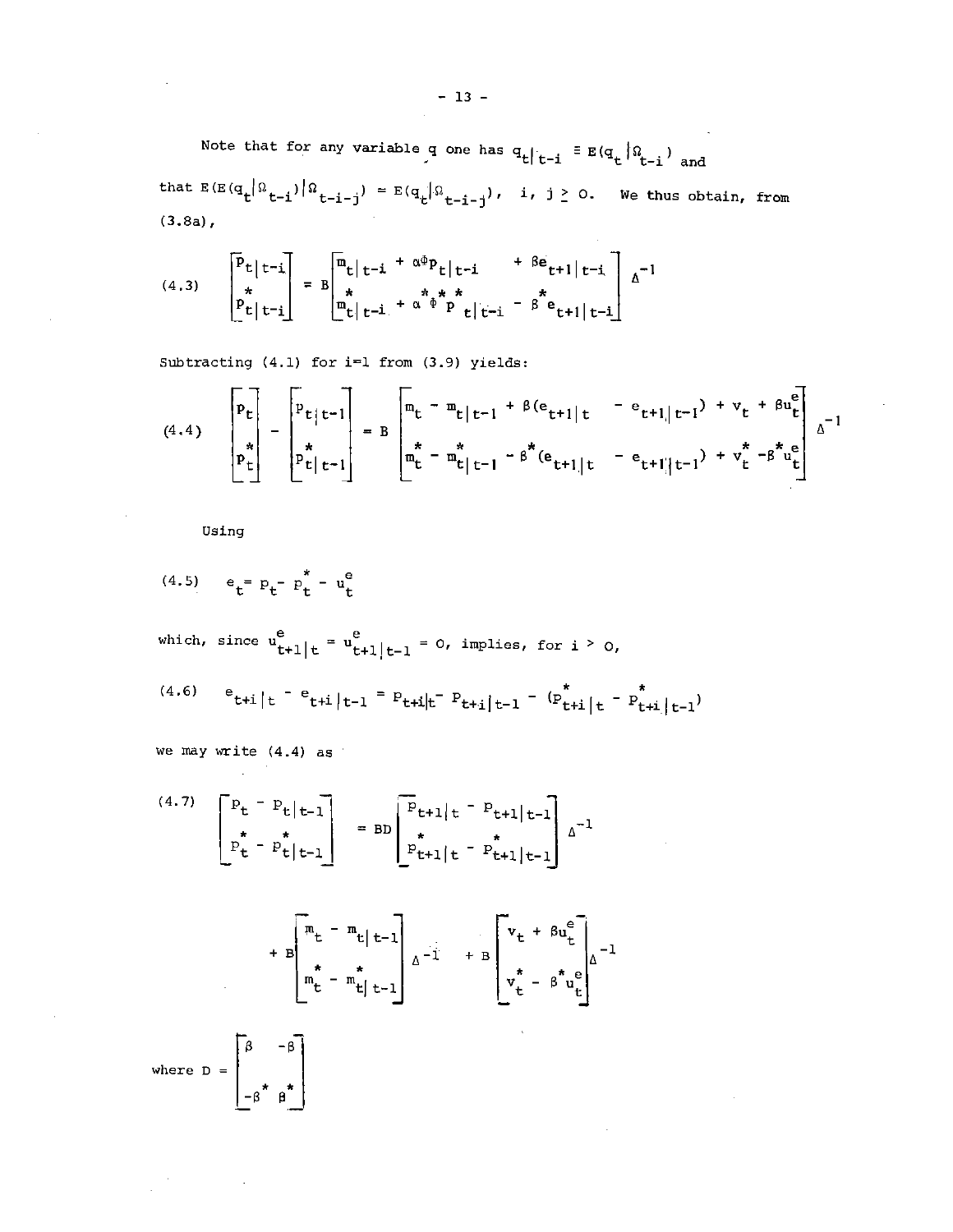From (4.2) and (4.6), however, note that

(4.8)  

$$
\begin{bmatrix} P_{t+1} | t^{-p} t_{t+1} | t^{-1} \end{bmatrix} = ABD \begin{bmatrix} P_{t+j+1} | t^{-p} t_{t+j+1} | t^{-1} \end{bmatrix} \Delta^{-1}
$$

$$
\begin{bmatrix} P_{t+j+1} | t^{-p} t_{t+j+1} | t^{-1} \end{bmatrix} = \begin{bmatrix} P_{t+j+1} | t^{-p} t_{t+j+1} | t^{-1} \end{bmatrix}
$$

$$
+ AB \begin{bmatrix} m_{t+1} | t - m_{t+1} | t-1 \ m_{t+1} | t - m_{t+1} | t-1 \end{bmatrix} \Delta^{-1}
$$

where  

$$
A = \begin{bmatrix} 1 & -B & 0 & 0 \\ 0 & 0 & 0 & 0 \\ 0 & 0 & 0 & 0 \end{bmatrix} \Delta^{-1}
$$

By repeated forward substitution and assuming stability we may write (4.8)

as

(4.9) 
$$
\begin{bmatrix} p_{t+j|t} - p_{t+j|t-1} \\ \vdots \\ p_{t+j|t} - p_{t+j|t-1} \end{bmatrix} = \sum_{j=i}^{\infty} c^{j-j} AB \begin{bmatrix} m_{t+j|t} - m_{t+j|t-1} \\ \vdots \\ m_{t+j|t} - m_{t+j|t-1} \end{bmatrix}
$$

where

 $C \equiv ABD$ 

substituting (4.9) into (4.7) implies that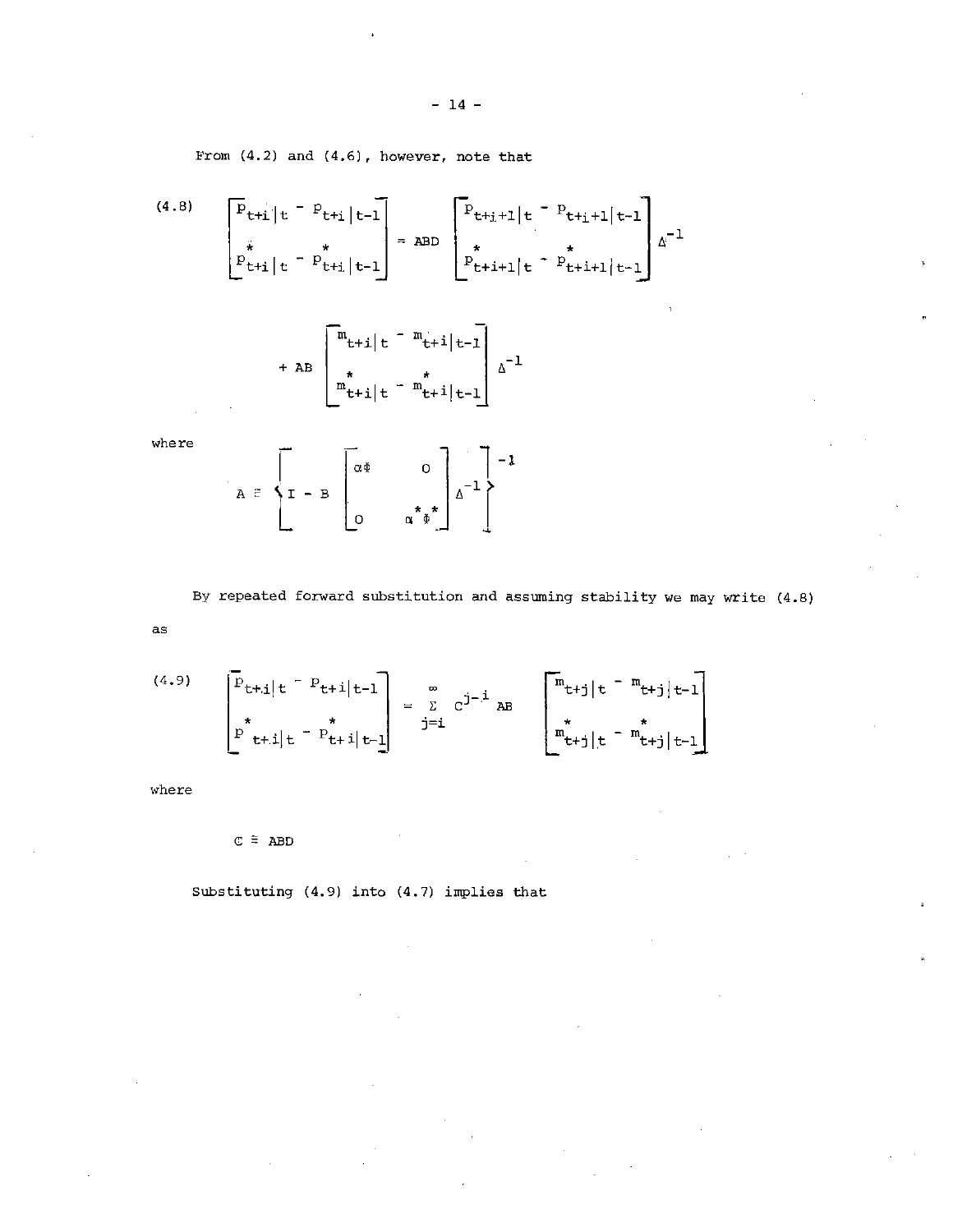(4.10) 
$$
\begin{bmatrix} p_{t} - p_{t} | t - 1 \\ p_{t}^{*} - p_{t}^{*} | t - 1 \end{bmatrix} = BD \sum_{j=1}^{\infty} c^{j} AB \begin{bmatrix} m_{t+j} | t - m_{t+j} | t - 1 \\ m_{t+j}^{*} | t - m_{t+j}^{*} | t - 1 \end{bmatrix} \Delta^{-1}
$$

$$
+ B \begin{bmatrix} m_{t} - m_{t} | t - 1 \\ m_{t}^{*} - m_{t}^{*} | t - 1 \end{bmatrix} \Delta^{-1} + B \begin{bmatrix} v_{t} + \beta u_{t}^{e} \\ v_{t}^{*} - \beta u_{t}^{*} \end{bmatrix} \Delta^{-1}
$$

We define the following

$$
u_t \equiv (u_t^y, u_{t'}^{*y}, u_t^m, u_{t'}^{*m}, u_t^e)
$$
  

$$
\tilde{u}_t \equiv u_t - E(u_t|\Omega_t)
$$

$$
\tilde{\mathbf{e}}_t \equiv \mathbf{e}_t - \mathbf{E}(\mathbf{e}_t | \Omega_{t-1})
$$

We may thus define

$$
\Omega_{t} = (\tilde{e}_{t}, \tilde{u}_{t-1})
$$

as the new information available in period t. Since  $u_{t-i}$ ,  $i \geq 2$  is known at period t-1,  $\tilde{e}_t$  and thus  $\tilde{w}_t$  can depend only on  $\tilde{u}_{t-1}$  and  $u_t$  unless monetary policy is itself random. Revisions of expectations in period t about monetary policy can only depend on information newly available in period t, i.e.  $\tilde{\Omega}_t$ . Restricting ourselves to linear time-invariant nonstochastic policies, we may write

(4.11) 
$$
m_{t+j|t} - m_{t+j|t-1} = \gamma_j u_t + \gamma' \tilde{u}_{t-1}
$$
  $j \ge 0$ .

and

(4.12) 
$$
\mathbf{m}_{t+j|t}^* - \mathbf{m}_{t+j|t-1}^* = \gamma_j^* \mathbf{u}_t + \gamma_j^* \mathbf{\tilde{u}}_{t-1}
$$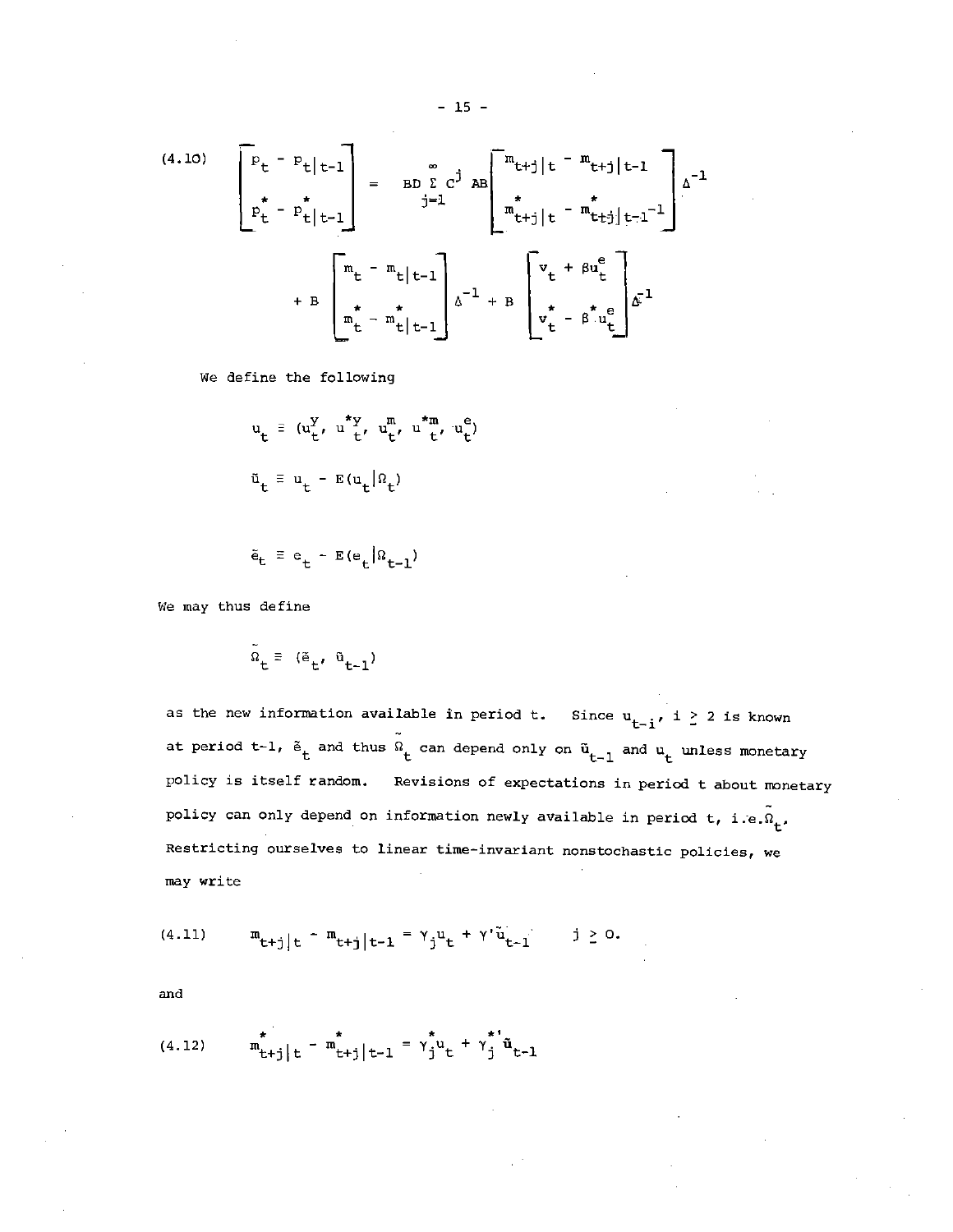Since  $\tilde{u}_{t-1}$  is known at time t,  $\gamma_1'$  and  $\gamma_1^{*'}$  are purely determined by policy. Since  $u_t$ is only observed imperfectly in period t via  $e_t$ ,  $\gamma_j$  and  $\gamma_j^*$  depend both on the policy rules and the structure of the model.

Substituting (4.11) and (4.12) into (4.10) we obtain

(4.13) 
$$
\begin{bmatrix} P_{t} - P_{t} | t - 1 \ p_{t}^{*} - P_{t} | t - 1 \end{bmatrix} = BD \sum_{j=1}^{\infty} C^{j}AB \begin{bmatrix} \gamma_{j} u_{t} + \gamma_{j}^{*} u_{t-1} \\ \gamma_{j}^{*} u_{t} + \gamma_{j}^{*} u_{t-1} \end{bmatrix} \Delta^{-1}
$$

$$
+ B \begin{bmatrix} \gamma_{0} u_{t} + \gamma_{0}^{*} u_{t-1} \\ \gamma_{0}^{*} u_{t} + \gamma_{0}^{*} u_{t-1} \end{bmatrix} \Delta^{-1} + B \begin{bmatrix} v_{t} + \beta u_{t}^{e} \\ v_{t}^{*} + \beta^{*} u_{t}^{e} \end{bmatrix} \Delta^{-1}
$$

Substituting (4.13) into (4.1) and (4.2) it is clear, since  $u_t$  and  $u_{t-1}$ , and therefore  $u_t$  and  $\tilde{u}_{t-1}$ , are orthogonal, that policies for which  $y'_1$  and  $y''_1$  are non—zero increase the minimum expected loss. Such policies introduce additional randomness, in the form of the unobserved (as of last period) component of last period's disturbance into the current period price forecast error. We thus restrict ourselves to monetary policies which do not respond to  $\tilde{u}_{t-1}$ .

If, in fact,  $\gamma_1' = \gamma_1^{*1} = 0$ , then policy responds only to currently observed components of the current disturbances. Since these can only be observed via  $e_t$ policy can only respond to  $e_t$ . We thus restrict ourselves to policies of the form

(4.14) 
$$
m_t = \sum_{T=-\infty}^{t} a_{t-T} e_T
$$
  
(4.15)  $m_t^* = \sum_{T=-\infty}^{t} a_{t-T}^* e_T$ 

Substituting (4.14) and (4.15) into (4.10) we obtain

 $-16 -$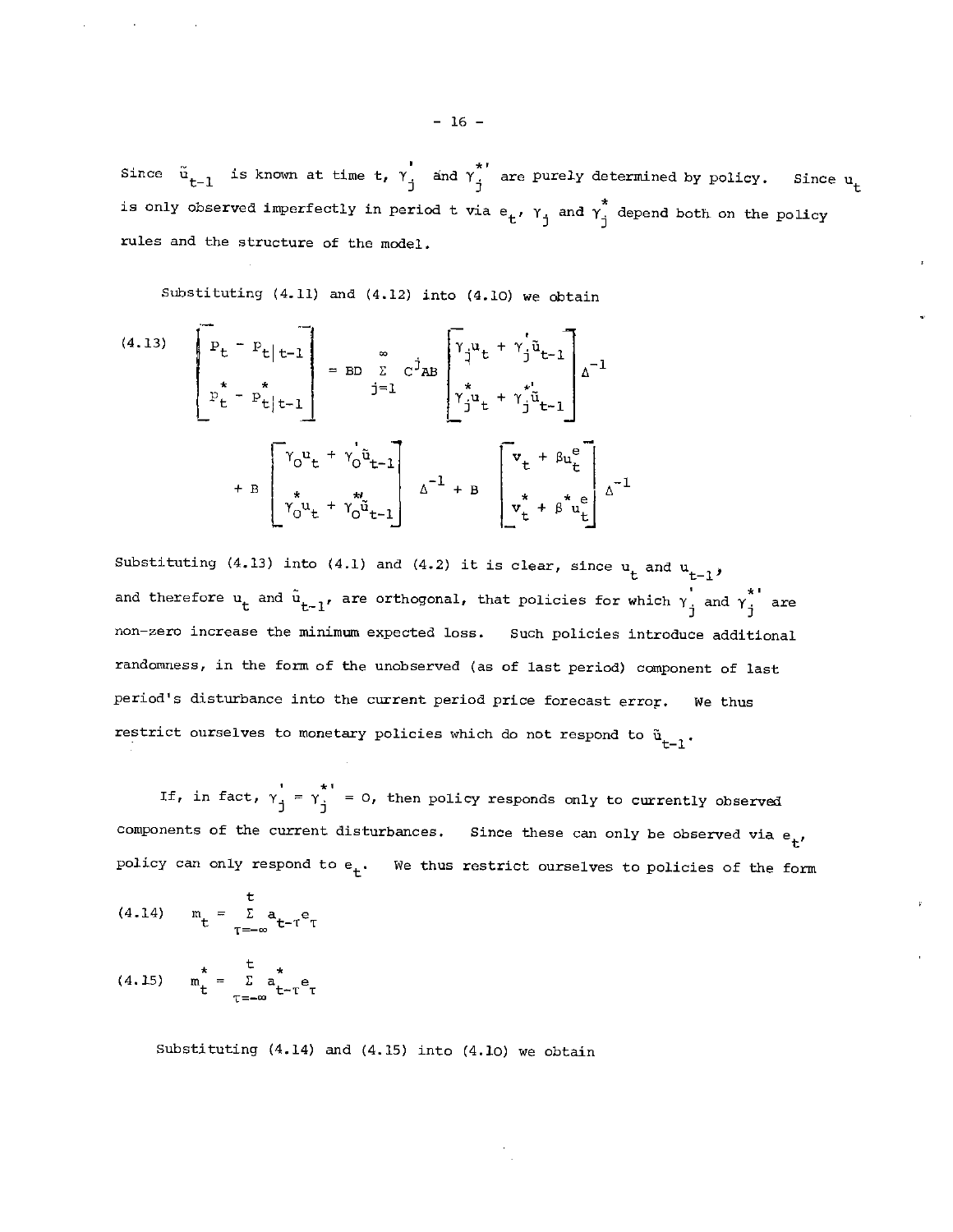(4.16) 
$$
\begin{bmatrix} p_t - p_t | t - l \\ p_t^* - p_t^* | t - l \end{bmatrix} = \begin{bmatrix} \Psi \\ \Psi^* \end{bmatrix} e_t + B \begin{bmatrix} v_t + \beta u_t^e \\ v_t^* - \beta^* u_t^e \end{bmatrix} \Delta^{-1}
$$

where

$$
\Psi = BD \sum_{j=1}^{\infty} C^{j}ABa_{j} + Ba_{0}.
$$
  

$$
\Psi^* = BD \sum_{j=1}^{\infty} C^{j}ABa_{j}^* + Ba_{0}^*.
$$

Observe that any given values of  $\Psi$  and  $\Psi^*$  can be achieved via linear combinations of an infinite number of variations of the underlying policy parameters  $a_j$  and  $a_j^*$ . For example a policy rule which sets  $a_j = 0, j \neq 0,$  and  $a_0 = \overline{a}_0$ will have the same effect on the objective functional as one which sets  $a_{\dot{q}} = 0$ ,  $j + 1$  and  $a_1 = (BDCAB)^{-1}B\bar{a}_0$ . In general, the government can achieve the same objective by responding only currently to current information  $(e_{+})$  that it can achieve by responding to this information at later dates. It is interesting to note that even if the government were to have inferior information to the private sector in the sense that they learn  $e_t$  at a later date, they can achieve their objectives equally well. Turnovsky (1980) provides another example of this phenomenon. (See also Buiter, 1980c). For convenience, we restrict ourselves to current response only. We thus assume  $a_j = a_j^* = 0 \quad j \neq 0$ . This restriction uniquely has the virtue of yielding time consistent policies. A monetary policy which responds in period t to  $e_{\tau}$ ,  $\tau \leq t$ , does not affect  $y_{t}$  by this response, but only  $Y_{\tau}$ . Since  $Y_{\tau}$  is at period  $t$  a bygone, time-consistent monetary authorities will not stabilize output via expectations of future policy. We thus consider policies of the form

$$
(4.17) \qquad m_{\mathbf{t}} = ae_{\mathbf{t}}.
$$

$$
(4.18) \t m_t^* = a^* e_t.
$$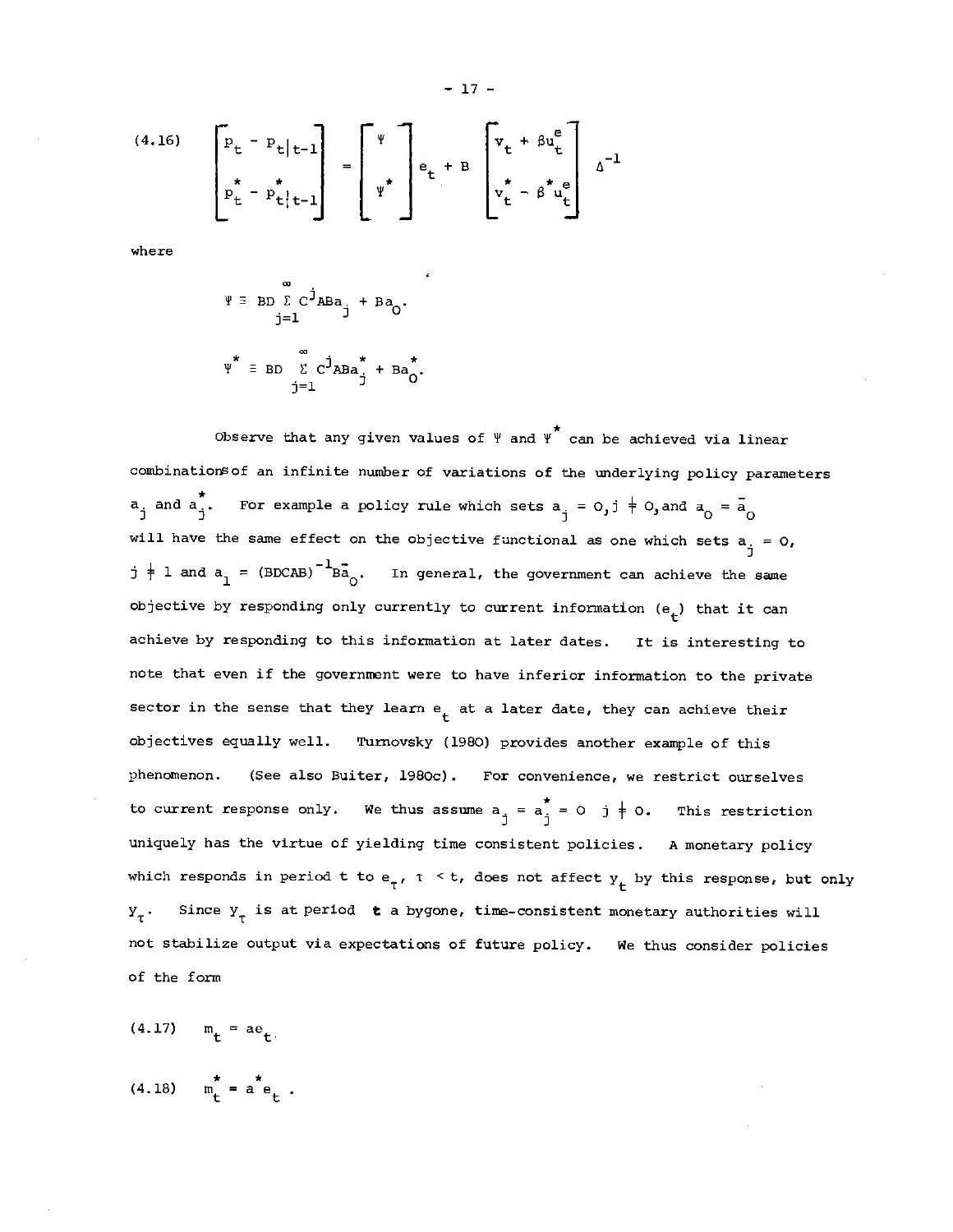Since  $m_t$  and  $m_t^*$  respond only to  $e_t$ , all endogenous variables in our model depend, given expectations, only on current disturbances. Taylor (1977) has shown that while models such as ours, which incorporate current or past expectations of  $future$  endogenous variables, have an infinite number of solutions in which current endogenous variables depend on lagged exogenous variables, in the minimum variance solution such lagged variables do not enter. We restrict our analysis to this minimum variance solution. Thus  ${\sf e_t}$ ,  ${\tt y_t}$ ,  ${\tt y_t}$ ,  ${\tt P_t}$  and  ${\tt P_t}$  depend linearly only on  $u_t$  so that

$$
(4.19) \t Pt|t-1 = Pt|t-1 = et+1|t = 0.
$$

Since  $y_t$  and  $y_t^*$  do not depend on  $m_t$  and  $m_t^*$  for  $t \neq \tau$ , the authorities' problem reduces to one of choosing a to minimize  $E(y_t^2|e_t)$  for the home country and a to minimize  $\text{E}(y_{+}^{*2}|\text{e}_{+})$  for the foreign country in each period t.

ach country will optimally choose its monetary policy rule, taking as given the rule of the other country. Considering the home country first, minimisation of  $E(y_t^2|e_t)$  is equivalent to choosing a money supply rule such that  $E(y_t | e_t) = 0$ , given the rule followed by the foreign authority.

(4.20) 
$$
E(y_t|e_t) = \Delta^{-1} \Phi \left[ (\pi^* + \beta^*)ae_t + \beta a^*e_t + (\pi^* + \beta^*)E(v_t|e_t) + \beta E(v_t^*|e_t) + \pi^* \beta E(u_t^e|e_t) \right] + E(u_t^y|e_t) = 0
$$

The foreign country chooses its money supply rule such that  $E(y_t^*)|e_t = 0$ , given the rule followed by the domestic authority.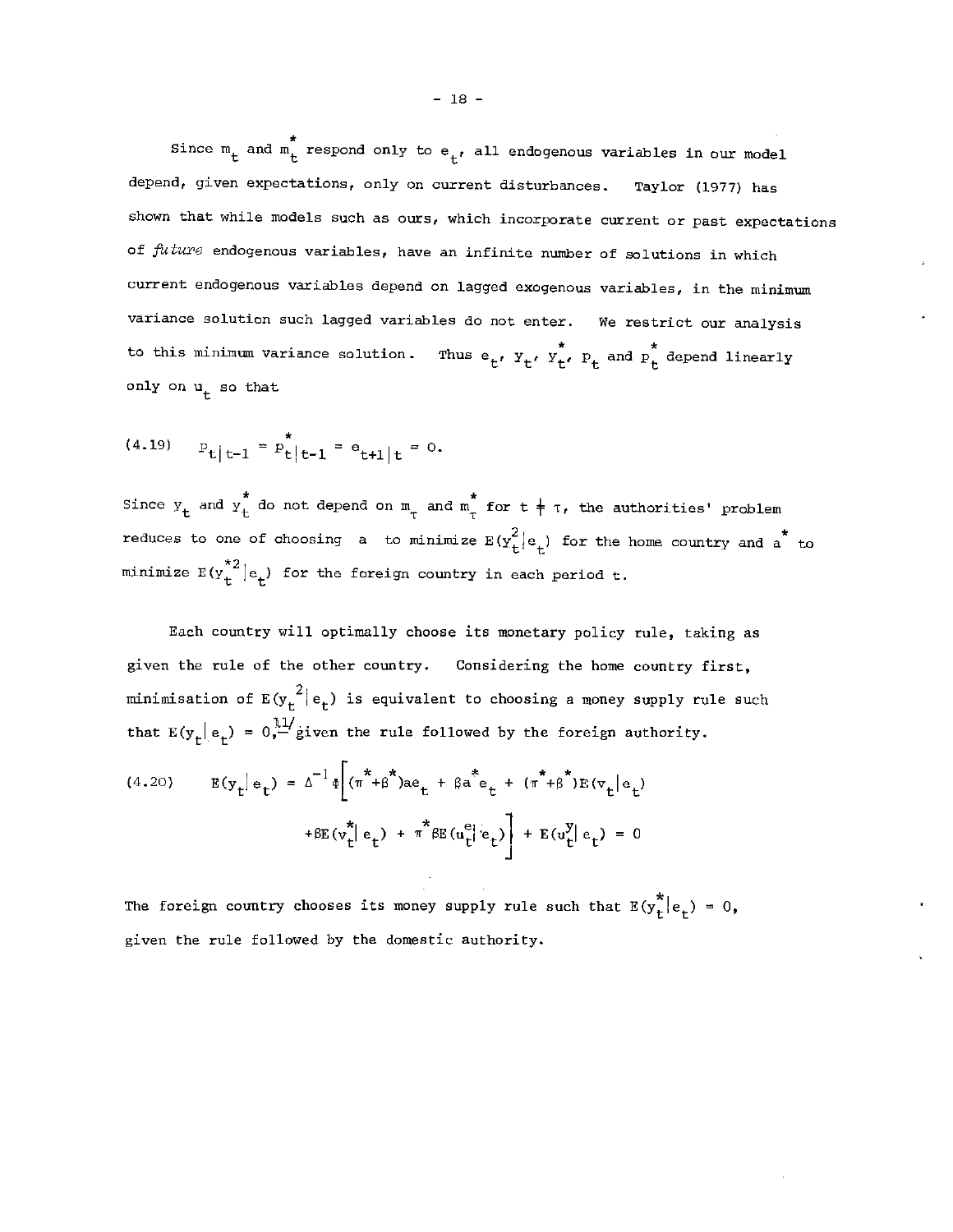(4.21) 
$$
E(y_t^* | e_t) = \Delta^{-1} \Phi^* \left[ \beta^* a e_t^+ (\pi + \beta) a^* e_t^+ \beta^* E(v_t | e_t) + (\pi + \beta) E(v_t^* | e_t) - \pi \beta^* E(u_t^e | e_t) \right] + E(u_t^{*y} | e_t) = 0
$$

 $(4.20)$  and  $(4.21)$  can be rewritten as reaction functions as in  $(4.22)$ and (4.23j.

(4.22) 
$$
\begin{aligned}\n &\text{ae}_{t} = -\left[\frac{\beta}{\pi + \beta} \dot{\mathbf{a}}^* \mathbf{e}_t + \mathbf{E}(v_t || \mathbf{e}_t) + \frac{\beta}{\pi + \beta} E(v_t^* || \mathbf{e}_t) + \frac{\pi^* \beta}{\pi + \beta} E(u_t^e | \mathbf{e}_t)\right] \\
 &\quad + \frac{\Delta \phi}{\pi + \beta} E(u_t^y | \mathbf{e}_t)\right] \\
 &\text{(4.23)} \qquad \dot{\mathbf{a}}^* \mathbf{e}_t = -\left[\frac{\beta^*}{\pi + \beta} \mathbf{a} \mathbf{e}_t + \frac{\beta^*}{\pi + \beta} E(v_t || \mathbf{e}_t) + E(v_t^* || \mathbf{e}_t) - \frac{\pi \beta^*}{\pi + \beta} E(u_t^e | \mathbf{e}_t)\right] \\
 &\quad + \frac{\Delta \phi}{\pi + \beta} E(u_t^y | \mathbf{e}_t)\n\end{aligned}
$$

Note from  $(4.22)$  and  $(4.23)$  that the domestic money supply responds negatively to the money supply abroad. An increase in the foreign money supply causes an appreciation of the exchange rate, creating expectations of depreciation which reduce the demand for domestic currency. To prevent the reduction in demand for domestic currency from raising the domestic price level, an accommodating reduction in domestic money supply must occur. Note also that given the money supply in the foreign country the optimal domestic money supply in general responds to expectations of all types of shocks, both domestic and foreign and both monetary and real. Using (3.Be), (3.Bf) and (4.5) and noting that the optimal (least squares) predictor of some variable  $z_t$  given  $e_+$  is given by

(4.24) 
$$
E(z_t|e_t) = E(e_t)^{2^{-1}}E(z_t e_t) \cdot e_t
$$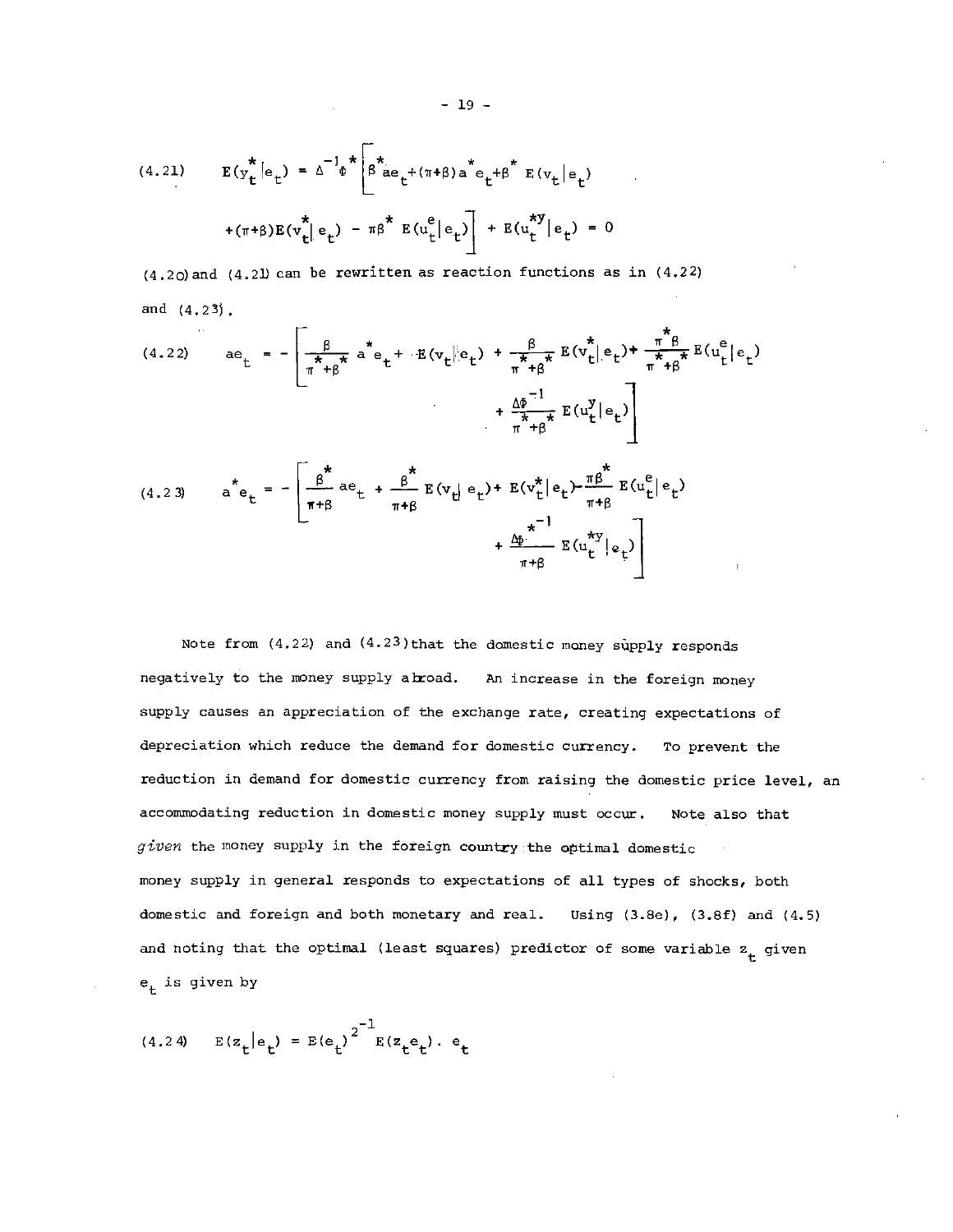$-20 -$ 

we obtain

$$
(4.25a) \t E(v_t | e_t) = \Delta \Lambda \pi^* \sigma_v^2 \epsilon_t^{-1} e_t
$$

$$
(4.25b) \tE(v_t^*|e_t) = -\Delta \text{Area}^2 v_t^{\frac{-1}{2}}e_t
$$

$$
(4.25c) \t E(u_t^e|e_t) = -\Delta \Lambda \pi \pi^* \sigma_u^2 e_t^{-1} e_t
$$

(4.25d) 
$$
E(u_t^y|e_t) = -\Delta \Lambda \alpha \pi^* \sigma \frac{2}{u^y} e_t
$$

(4.25e) 
$$
E(u_t^{*y} | e_t) = \Delta \Lambda \alpha^* \pi \sigma_{u^{*y}}^2 \sum_{k=1}^{-1} e_k
$$

(4.25f) 
$$
\sum_{\mathbf{u}}^{\mathbf{v}} = \pi^{\frac{2}{\pi^2}} \sigma_{\mathbf{v}}^2 + \pi^2 \sigma_{\mathbf{v}}^2 + (\pi \pi^{\frac{2}{\pi}})^2 \sigma_{\mathbf{u}}^2 \mathbf{e}
$$

 $A = 1 - \Delta^{-1}(\pi^* a - \pi a^*)$ (4. 25g)

$$
(4.26) \qquad \sigma_{v}^{2} \equiv E(v_{t}^{2}); \; \sigma_{*}^{2} \equiv E(v_{t}^{*2}); \; \sigma_{u}^{2} \equiv E(u_{t}^{e^{2}}); \; \sigma_{u}^{2} \equiv E((u_{t}^{y})^{2}); \; \sigma_{u}^{2} \equiv E((u_{t}^{*y})^{2}).
$$

Assuming the system given by  $(4.2)$  and  $(4.23)$  to be of full rank, the \* Nash equilibrium solution for a and a is given by:

—1 \*2 4) cm <sup>a</sup> - \*2 ira V (4.27) \*2 — \*2 \* wit a + 4) IT <sup>d</sup> + 4) <sup>e</sup> <sup>y</sup> <sup>u</sup> <sup>U</sup> \* 2 TiraU

(4.28) 
$$
a^{*} = -\beta^{*} + \frac{1}{\pi} \int_{u}^{*\pi} \frac{x^{2}}{u^{2}} + \frac{1}{2} \int_{u}^{*\pi} \frac{1}{u^{2}} dx
$$

$$
a^{*} = -\beta^{*} + \frac{1}{\pi} \int_{u}^{*\pi} \frac{1}{u^{2}} dx + \frac{1}{2} \int_{u}^{*\pi} \frac{1}{u^{2}} dx + \frac{1}{2} \int_{u}^{*\pi} \frac{1}{u^{2}} dx
$$

or, noting that 
$$
\sigma_{\mathbf{v}}^2 = \alpha \sigma_{\mathbf{v}}^2 + \sigma_{\mathbf{m}}^2
$$
 and  $\sigma_{\dot{\mathbf{r}}^*}^2 = \alpha \sigma_{\mathbf{m}}^2 + \sigma_{\mathbf{m}}^2$ 

$$
(4.27') \qquad a = \beta + \frac{\frac{1}{\phi} \pi^* \sigma^2 - \pi^* \sigma^2}{\pi^* \sigma^2} \frac{1}{\phi} \qquad \frac{u}{u} \qquad \frac{u}{v} \qquad \frac{u}{v} \qquad \frac{u}{v} \qquad \frac{u}{v} \qquad \frac{u}{v} \qquad \frac{u}{v} \qquad \frac{u}{v} \qquad \frac{u}{v} \qquad \frac{u}{v} \qquad \frac{u}{v} \qquad \frac{u}{v} \qquad \frac{u}{v} \qquad \frac{u}{v} \qquad \frac{u}{v} \qquad \frac{u}{v} \qquad \frac{u}{v} \qquad \frac{u}{v} \qquad \frac{u}{v} \qquad \frac{u}{v} \qquad \frac{u}{v} \qquad \frac{u}{v} \qquad \frac{u}{v} \qquad \frac{u}{v} \qquad \frac{u}{v} \qquad \frac{u}{v} \qquad \frac{u}{v} \qquad \frac{u}{v} \qquad \frac{u}{v} \qquad \frac{u}{v} \qquad \frac{u}{v} \qquad \frac{u}{v} \qquad \frac{u}{v} \qquad \frac{u}{v} \qquad \frac{u}{v} \qquad \frac{u}{v} \qquad \frac{u}{v} \qquad \frac{u}{v} \qquad \frac{u}{v} \qquad \frac{u}{v} \qquad \frac{u}{v} \qquad \frac{u}{v} \qquad \frac{u}{v} \qquad \frac{u}{v} \qquad \frac{u}{v} \qquad \frac{u}{v} \qquad \frac{u}{v} \qquad \frac{u}{v} \qquad \frac{u}{v} \qquad \frac{u}{v} \qquad \frac{u}{v} \qquad \frac{u}{v} \qquad \frac{u}{v} \qquad \frac{u}{v} \qquad \frac{u}{v} \qquad \frac{u}{v} \qquad \frac{u}{v} \qquad \frac{u}{v} \qquad \frac{u}{v} \qquad \frac{u}{v} \qquad \frac{u}{v} \qquad \frac{u}{v} \qquad \frac{u}{v} \qquad \frac{u}{v} \qquad \frac{u}{v} \qquad \frac{u}{v} \qquad \frac{u}{v} \qquad \frac{u}{v} \qquad \frac{u}{v} \qquad \frac{u}{v} \
$$

$$
(4.28') \quad a^* = -\beta^* + \frac{-\Phi^{*-1} \alpha^* \pi \sigma^2_{*y} + \pi \sigma^2_{*m}}{\pi \pi^* \sigma^2_{w} + \Phi^{-1} \alpha^* \sigma^2_{y} + \Phi^{-1} \alpha^* \pi \sigma^2_{*y}}
$$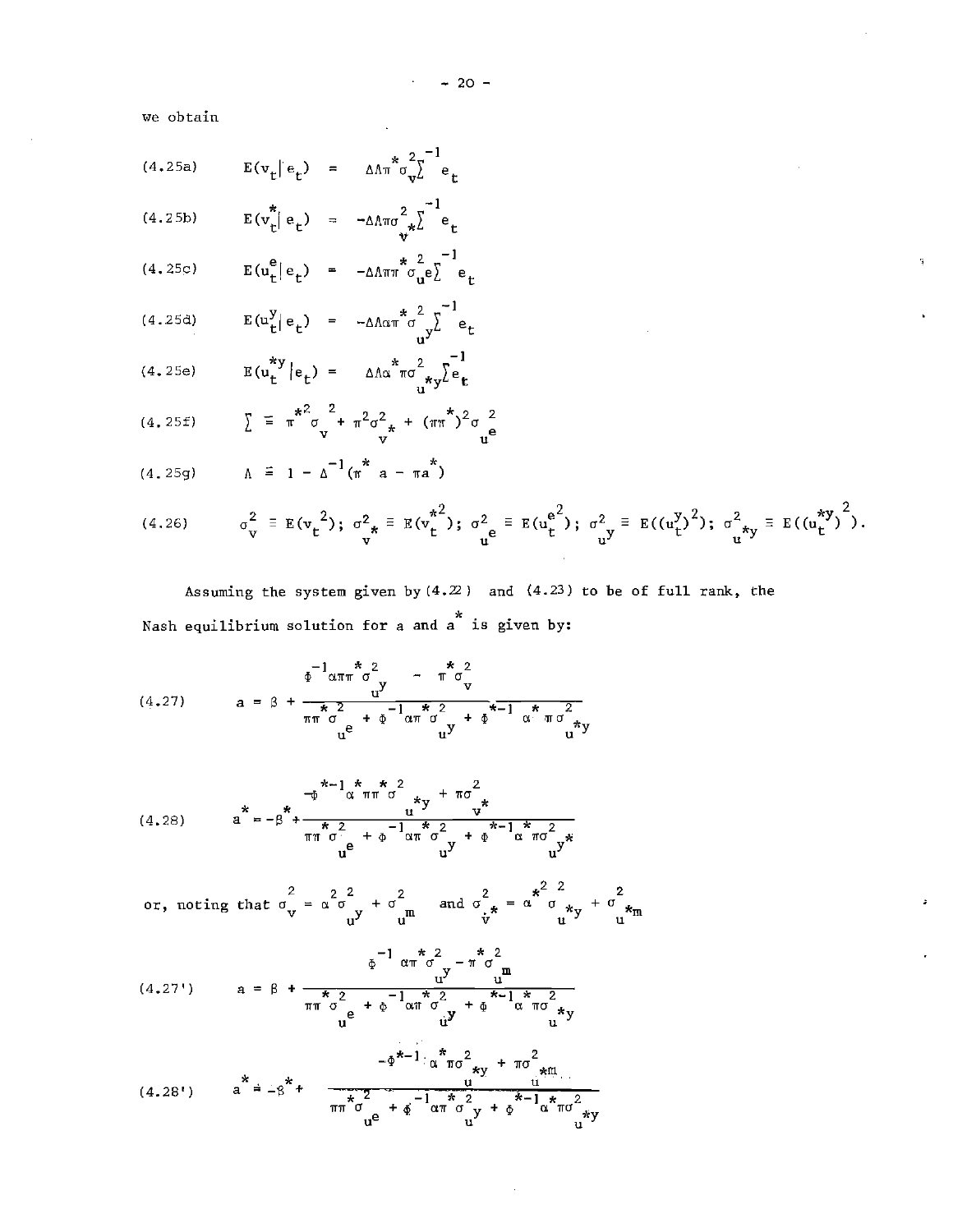is the (absolute value of the) elasticity of demand for domestic money with respect to the expected proportional rate of depreciation of the domestic currency and  $-8$ <sup>\*</sup> the corresponding elasticity for the foreign currency. In a currency substitution framework they can be viewed as the exchange rate speculation elasticities of home and foreign currency respectively. The first terms of  $(4.27)$  or  $(4.27')$  and  $(4.28)$  or  $(4.28')$  therefore suggest that monetary policy accommodates changes in the demand for money due to unanticipated changes in the exchange rate, thereby neutralising the effect of unanticipated exchange rate changes on the price level. This policy insulates the economy from real effects of unanticipated exchange rate changes. Remember that since  $e_t|_{t=1} = 0$ , a monetary rule contingent on  $e_t$ is a monetary rule contingent on the deviation of the actual exchange rate in period t from the exchange rate for period t anticipated in period t—1. As all disturbances are i.i.d and there are no other sources of inertia in the model (specifically  $m_{t}|_{t=1}$  = 0), rational expectations are regressive. $\frac{12}{t}$ 

To the extent that monetary policy does accommodate swings in speculative demand, monetary authorities "lean with the wind", in the foreign exchange market, i.e. expand the money supply when the price of domestic currency is lower than had been expected and conversely, i.e. a > 0 and  $a^* < 0$ . Such a policy will exacerbate movements in the exchange rate, as can be seen from equation (4.29), the reduced form expression for the exchange rate.

(4.29) 
$$
e_t = (\pi^* v_t - \pi v_t^* - \pi \pi^* u_t^e) (\Delta - \pi^* a + \pi a^*)^{-1}
$$
.

The denominator of the second term on the right-hand side of  $(4.27')$  and (4.28') is positive. Thus an increase in the variability of the demand for *domestic* money ( $\sigma_{\text{m}}^2$ ) will reduce the degree to which the authorities lean with the wind and may even reverse this policy. An expected increase in the demand for domestic money will be associated with an unanticipated appreciation of the home currency. Rather than contracting the money supply as would be optimal if the main sources of uncertainty were foreign, optimal monetary policy will at least in part accommodate the unexpected increase in the demand for money by

 $-21 -$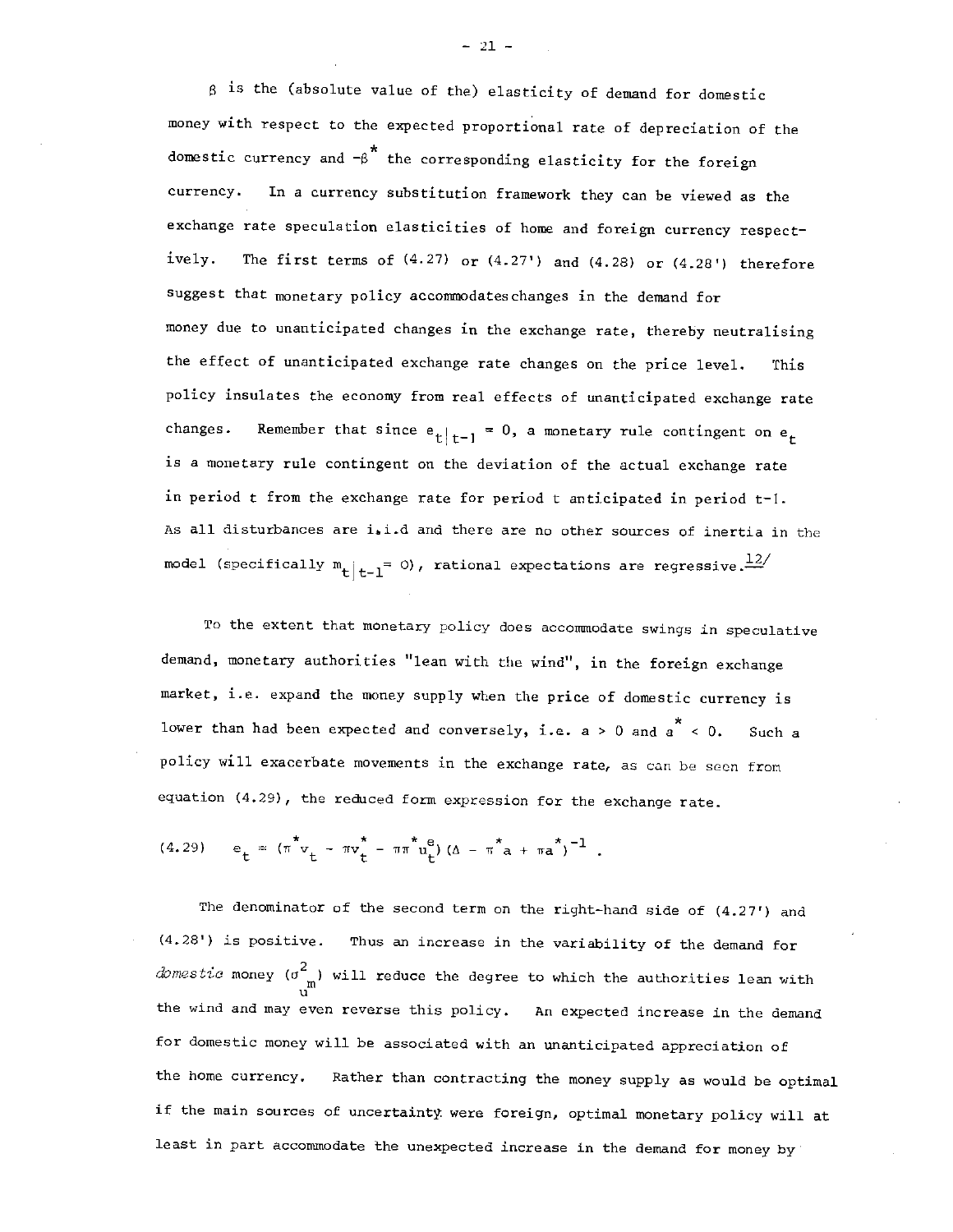expanding the money supply.

The variability of  $forei$ gn money demand has no effect on optimal domestic monetary policy, however. This result may seem surprising since, from  $(4.7)$ and  $(4.8)$ , foreign monetary shocks do affect domestic income and, from  $(4.9)$  and  $(4.10)$ , domestic monetary policy, given foreign monetary policy, does respond to perceived shocks in the demand for foreign money. If foreign monetary authorities pursue an optimal monetary policy, however, they minimize the effect of their own monetary disturbances. Domestic monetary policy can then ignore such disturbances.

An increase in the variance of domestic income shocks raises the optimal degree to which monetary authorities should lean with the wind. A positive income shock raises the demand for money and appreciates the exchange rate. To offset the effect of a positive income shock authorities should contract the money supply. Hence when exchange rate variation is caused in large part by instability in the supply of domestic output, monetary authorities should act to augment exchange rate changes.

The variability of foreign output shocks, unlike the variability of foreign monetary shocks, does affect the optimal intervention policy. A positive foreign output shock will tend to depreciate the exchange rate and engender a foreign monetary action which further depreciates the exchange rate. (In contrast, a foreign monetary disturbance engenders an offsetting foreign monetary action) Foreign output shocks thus create exchange rate variability which is unrelated to domestic disturbances. Any response designed to offset the effects of domestic shocks, as perceived through exchange rate variation, on domestic targets will be diminished. As  $\sigma_{\star}^2$  rises, optimal domestic policy is aimed increasingly at y offsetting speculative behaviour.

 $-22 -$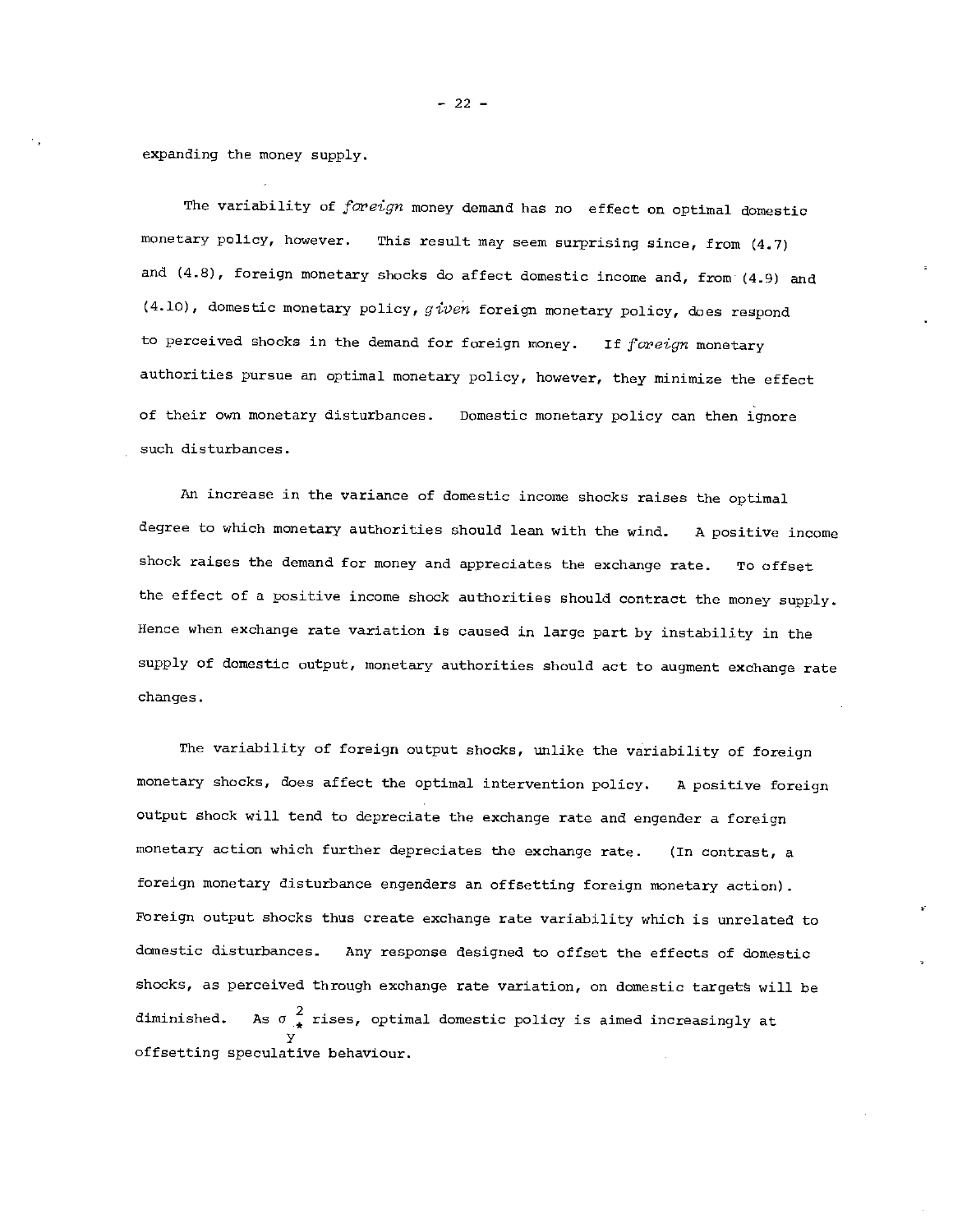— 23 —

parity relationship also reduce the extent to which monetary policy can offset 2 the effects of domestic shocks on income.  $_{\rm e}$  rises, then policy should  $\mathbf{u}^{\top}$  and  $\mathbf{u}^{\top}$ increasingly isolate the domestic price level from the effects of exchange rate speculation.

It is interesting to consider monetary policy in four special cases of the model.

# (a) No domestic shocks

When  $\sigma_{\text{uV}}^{\text{c}} = \sigma_{\text{m}}^{\text{c}} = 0$ , there are no domestic sources of disturbances in the home country. The only shocks it faces are exchange rate disturbances resulting either from the stochastic nature of the purchasing power parity relationship ( $\sigma^2$  > 0) or from uncertainty in the rest of the world ( $\sigma^2$ <sub>\*m</sub>,  $\sigma_{xy}^2 > 0$ ). In this case (4.27') reduces to a =  $\beta$ . If there were no sources of disturbances internal to the foreign country ( $\sigma_{*y}^2 = \sigma_{*m}^2 = 0$ ) (4.28') reduces to  $a^* = -\beta^*$ . The money supply rule is entirely accommodating. When the exchange rate depreciates unexpectedly, the money supply expands. In the absence of changes in the money supply a depreciation of the exchange rate creates expectations of appreciation (since  $e_{t+1/t} = 0$ ). These expectations increase the speculative demand for home country money which would lower the home country price level and therefore income. To offset this, the monetary authority acts so as to accommodate exactly the higher money demand with a higher supply. Therefore, a country facing shocks largely from abroad through the exchange rate will adopt a monetary rule that exacerbates the exchange rate changes in order to stabilise real income.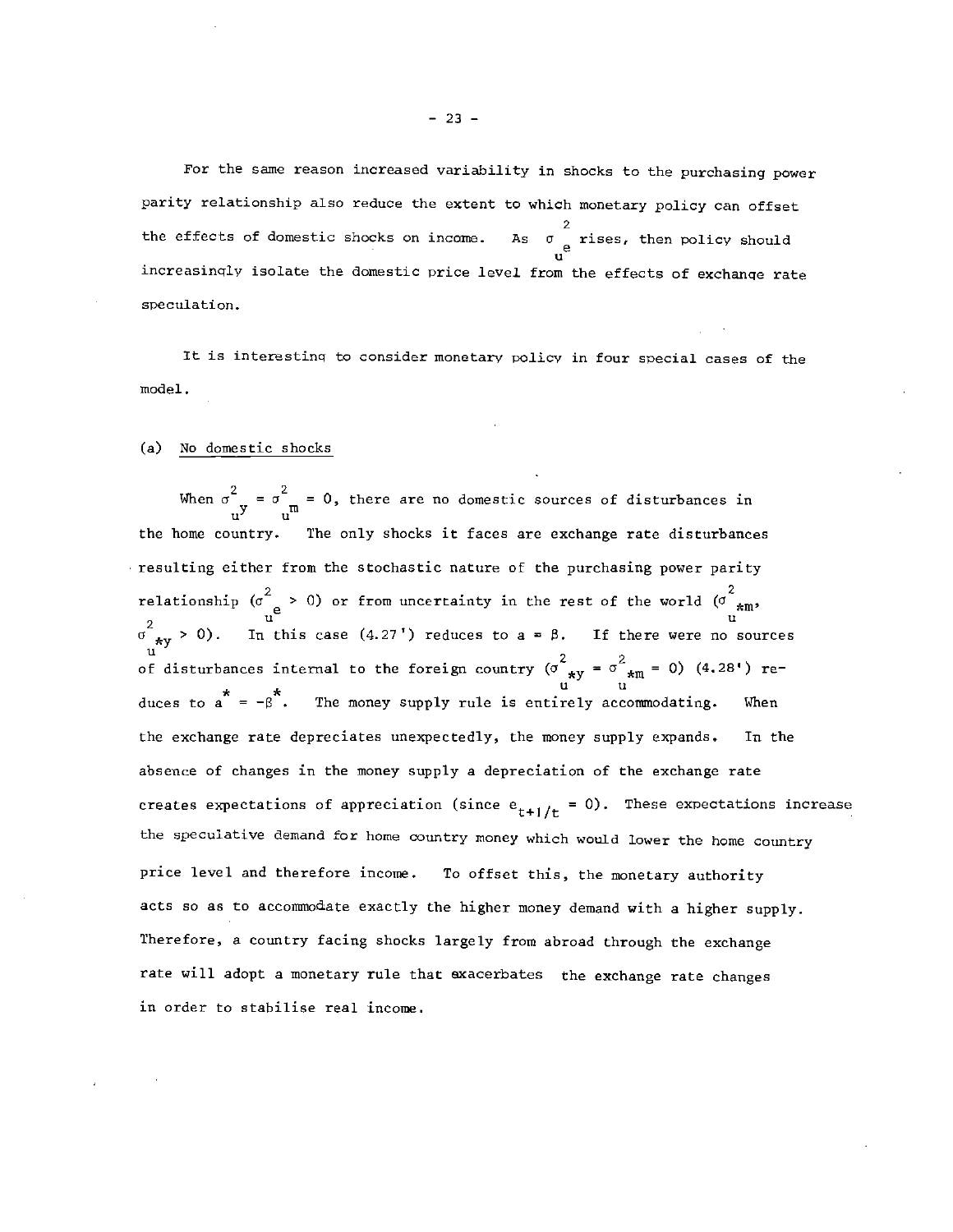#### (b) No domestic shocks ard no currency substitution

If there are no domestic shocks and if the demand for domestic currency is inelastic with respect to exchange rate changes (i.e. if  $\sigma_{y}^{2} = \sigma_{y}^{2} = \beta = 0$ ) u' urn

then the optimal money supply is independent of the exchange rate  $(a = 0)$ . Thus, except in the improbable event that the various components of (4.27') cancel exactly, a policy of free floating is optimal if and mly if (1) the demand for money is interest inelastic and (2) there are no domestic disturbances. Even if the demand for money does not depend on the expected change of the exchange rate (i.e. if  $\beta = 0$ ) exchange rate changes signal in part domestic shocks to which the money supply should respond. This result is analogous to Poole's (1970) finding that in the closed economy IS—LM model the optimal money supply is invariant to the interest rate if and only if (1) the demand for money is interest inelastic and (2) the economy is not subject to a variable demand for money.

### (b) No real or purchasing power parity shocks

When the only source of uncertainty is in the demand for either currency (i.e. when  $\sigma \frac{2}{v^2} = \sigma \frac{2}{v^2} = \sigma$ ) then policy makes the supply of money perfectly elastic. The exchange rate is pegged. This result is analogous to Poole's finding that for a closed economy a policy of fixing the interest rate is optimal when the only source of disturbances is in the demand for money. Note that if pegging the exchange rate is the optimal policy for one country, it is so for both. Unless the two countries peg at the same level, however, the model become inconsistent.

# (d) Infinitely elastic currency substitution

If individuals view domestic and foreign currency as perfect substitutes then  $\beta = \beta^* = \infty$  and a policy of pegging minimizes income variability even if the economy is subject to real disturbances. If the authorities fail to peg the exchange rate, exchange rate changes will subject both economies to wide swings in the demand for money. These will create large price changes which will in turn destabilize

— 24 —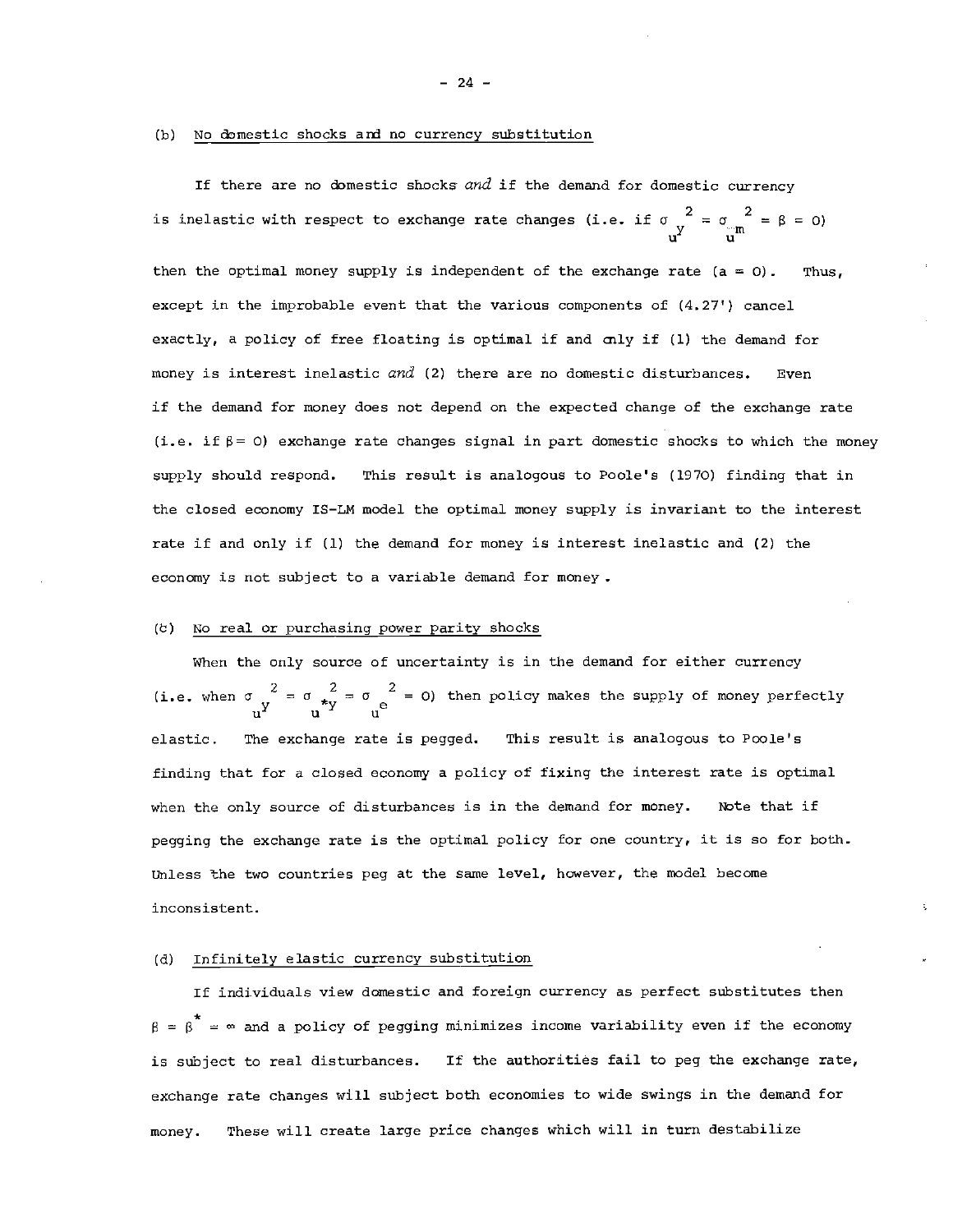income. Again, consistency requires that monetary authorities peg to the same exchange rate.

# 5. Optimal Exchange Rate Management when Minimising the Price Forecast Error is the Objective

So far we have assumed that the policy makers objectives are to minimise output variation around the <u>ex ante</u> expected natural rates  $(\overline{y}_{\tau} = \overline{y}_{\tau}^* = 0)$ . One might assume, instead, that policy makers are concerned with the deviation \* of income around the <u>ex post</u> actual natural rates  $(\overline{y}_{\tau} = u_{\tau}^y, \overline{y}_{\tau}^* = u_{\tau}^y)$  which are unobserved contemporaneously. Such an objective is equivalent to minimising price forecast errors since

$$
(5.1) \t y_t - u_t^y = \Phi(p_t - p_t | t-1)
$$

and

$$
(5.2) \t y_t^* - u_t^{y^*} = \phi^*(p_t^* - p_{t|t-1}^*)
$$

The alternative specification of objective functions as

$$
(5.3) \qquad \mathbb{E}\left[\left(\mathbf{y}_t - \mathbf{u}_t\right)^2 | \mathbf{a}_t\right]
$$

and

$$
(5.4) \qquad \mathbb{E}\left[\left(\mathbf{y}_t^* - \mathbf{u}_t^*\right)^2 | \Omega_t\right]\right]
$$

is plausible if one believes that price forecast errors themselves, rather than output fluctuations, are a primary source of inefficiency. If such a specification is adopted, optimal policy rules are derived for the home country by choosing a such that  $E(y_t - u_t | n_t) = 0$ , given a<sup>\*</sup> and for the foreign country by choosing a<sup>\*</sup> such that  $E(y_t^* - u_t^* | \Omega_t) = 0$ , given a. This yields

(5.5) 
$$
a = \beta - (\sigma_{\mu}^{2} + \alpha^{2} \sigma_{\mu}^{2}) / [(1 + \alpha \phi) \sigma_{\mu}^{2}]
$$

(5.6) 
$$
a^{*} = -\beta^{*} + (\sigma^{2} + \sigma^{*2} \sigma^{2} + \sigma^{*2} \sigma^{2}) / [(1 + \sigma^{*2} \phi^{2}) \sigma^{2} + \sigma^{2} \sigma^{2}]
$$

Supply uncertainty now contributes toward the optimality of a policy of  $ex$ change rate stabilisation (leaning against the wind in the exchange market) rather than the opposite. The reason is that an unanticipated increase in

— <u>—</u> — — — — — —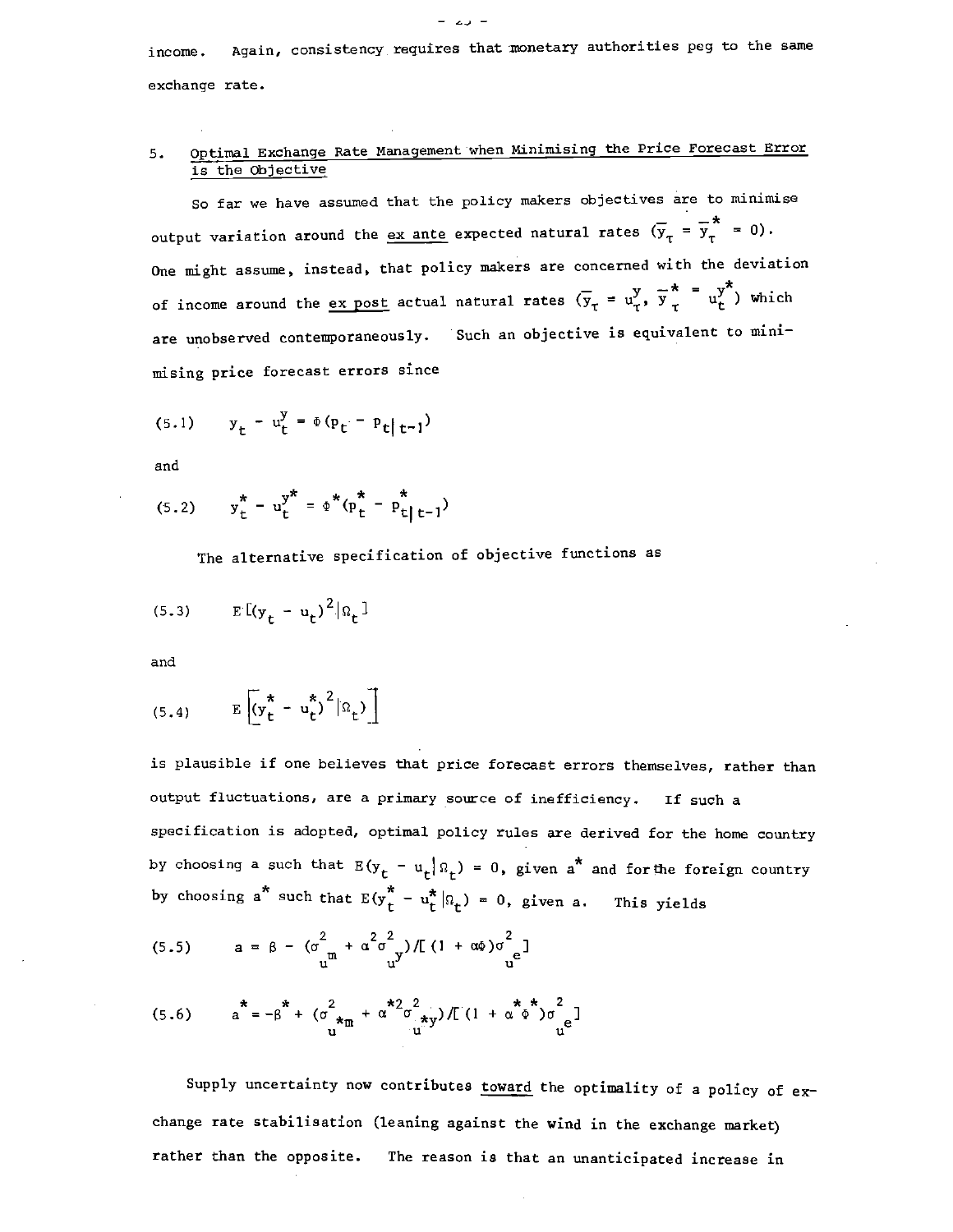output, ceteris paribus, will increase money demand, lower the price level and cause the currency to appreciate. To eliminate the unanticioated nrice decline money expansion is now appropriate, dampening the exchange rate change.

The variability of foreign shocks, regardless of whether they are monetary or real in origin, has no effect on optimal domestic monetary policy. The domestic effects of foreign shocks of either type are minimized by optimal foreign monetary policy. Each monetary authority, in other words, acts to offset the effects of local shocks on both itself and the other country.

Regardless of the variability of money demand or output supply shocks in either economy, if the purchasing power relationship is non—stochastic a policy of pegging the exchange rate is optimal. In this case if the exchange rate is fixed then so are prices.

# 6. The Cooperative Pareto—Optimal Solution

So far we have assumed that each monetary authority acts independently to attain a domestic policy objective, taking the monetary policy of the other country as given. In this section we compare such policies with those that would arise if the two monetary authorities were to cooperate in setting monetary policy to attain a mutual objective. To derive the set of Pareto optimal policies we assume that policy makers jointly set monetary policy in period t to minimise an objective of the form

$$
(6.1) \t w \sum_{\tau=t}^{\infty} E[(y_{\tau}^{2}|\tilde{\Omega}_{\tau})|\tilde{\Omega}_{t}] + w^{\star} \sum_{\tau=t}^{\infty} E[(y_{\tau}^{2}|\tilde{\Omega}_{\tau})|\tilde{\Omega}_{t}] \t w,w^{\star} > 0
$$

in period t.

As section 4 demonstrated, however, current values of  $m_t$  and  $m_t^2$  do not affect values of  $y_{\tau}$  and  $y_{\tau}^*$  for  $\tau > t$ . Choosing  $m_t^*$  to minimise (6.1) is equivalent to choosing  $m_t$  and  $m_t^*$  to minimise

 $-26 -$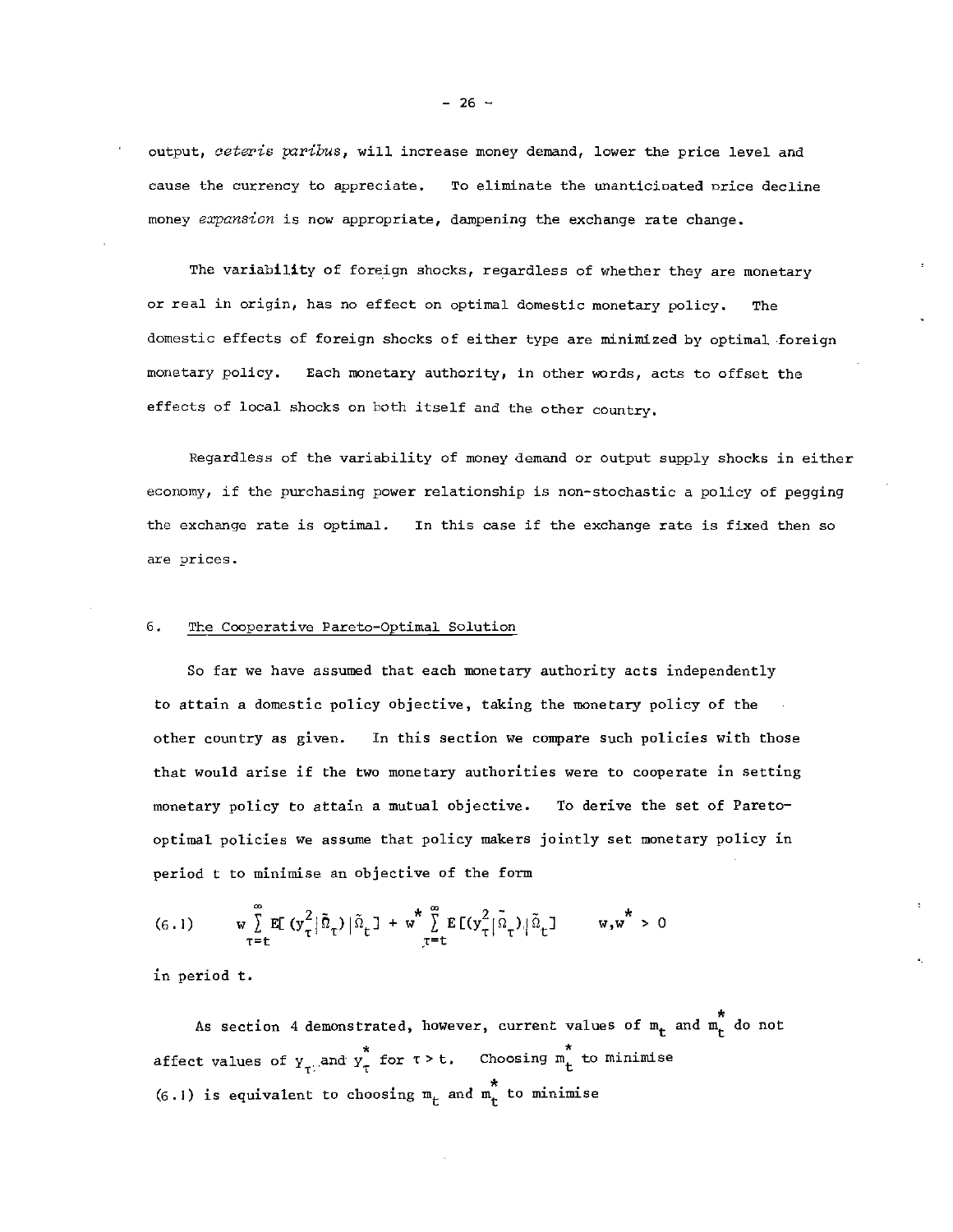(6.2) 
$$
wE(y_t^2 | \tilde{n}_t) + w^*E(y_t^{*2} | \tilde{n}_t)
$$
  
\n
$$
= wE[(y_t - E(y_t | \tilde{n}_t))^2 | \tilde{n}_t] + w^*E[(y_t^{*2} - E(y_t^{*}| \tilde{n}_t))^2 | \tilde{n}_t]
$$
  
\n
$$
+ wE(y_t | \tilde{n}_t)^2 + w^*E(y_t^{*}| \tilde{n}_t)^2.
$$

From footnote 11 it follows that the first two terms of the Minimising right-hand side of expression (6.2) are independent of  $m_t$  and  $m_t^*$ . (6.2) with respect to  $m_t$  and  $m_t^*$ , then, is equivalent to minimising

(6.3) 
$$
wE[(y_t|\tilde{a}_t)^2] + w^*E[(y_t^*|\tilde{a}_t)^2].
$$

First order conditions for a minimum are

(6.4) 
$$
wE(y_t \frac{dy_t}{dm_t} | \tilde{n}_t) + w^* E(y_t^* \frac{dy_t}{dm_t} | \tilde{n}_t) = 0
$$

(6.5) 
$$
wE(y_t \frac{dy_t}{dm_t} | \tilde{n}_t) + w^*E(y_t^* \frac{dy_t^*}{dm_t} | \tilde{n}_t) = 0
$$

 $\frac{dy_t}{dt}$ ,  $\frac{dy_t^*}{dt}$ ,  $\frac{dy_t^*}{dt}$ , and  $\frac{dy_t^*}{dt}$  are constants. These first-order conditions  $\sigma_{\rm m}$  dint dint dint

therefore obtain when  $m_{\mu}$  and  $m_{\mu}^{*}$  satisfy:

(6.6) 
$$
E(y_t|\tilde{n}_t) = E(y_t^*|\tilde{n}_t) = 0
$$
.

Since (6.4) and (6.5) are linear functions of  $m_t$  and  $m_t^*$ , the values of  $m_t$ and m<sub>r</sub> which satisfy (6.6) constitute a unique solution. These are exactly the same values of  $m_{r}$  and  $m_{r}^{*}$  which satisfy the Nash equilibrium. In our model, then, the Nash solution is also the unique Pareto—optimal solution. This result is not surprising since, in our model, each country has one independent instrument, its money supply, and one independent target, the level of its income. In such a context there are no gains from policy coordination.

 $27 -$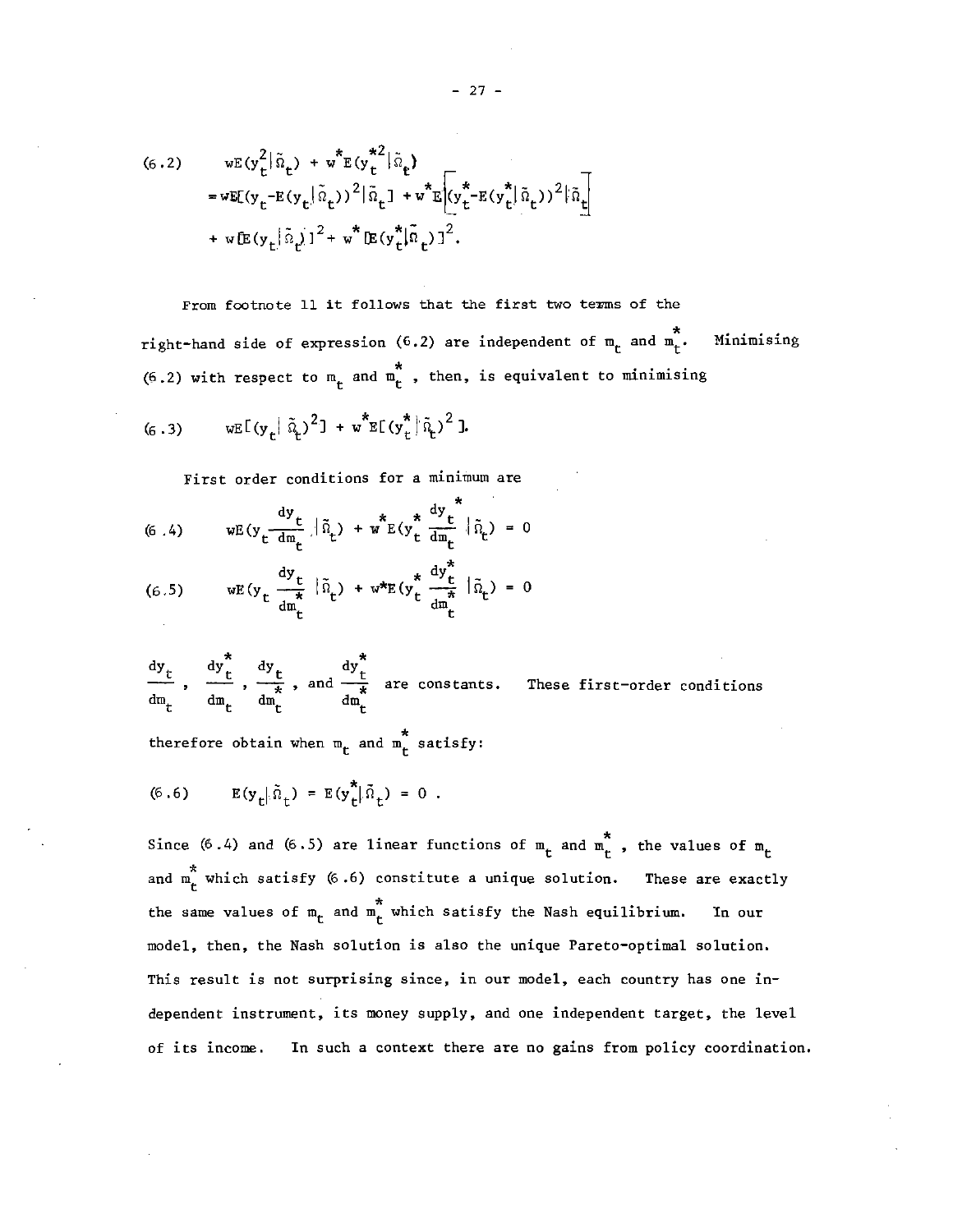To show that the equivalence of the Nash and Pareto—optimal solutions does not generalise to systems in which there are more targets than instruments consider a system in which one or both countries also have exchange rate sta bilisation as another goal, i.e. in period t the home country seeks to minimise.

(6.7) 
$$
E \sum_{\tau=t}^{\infty} [E(y_{\tau}^{2} + \omega e_{\tau}^{2} | \tilde{\Omega}_{\tau}) | \tilde{\Omega}_{t}] \qquad \omega > 0
$$

while the foreign country minimises

(6.8) 
$$
E\int_{\tau=t}^{\infty} [E(y_{\tau}^{*2} + \omega^{*}e_{\tau}^{2}|\tilde{\Omega}_{\tau})|\tilde{\Omega}_{t}] \qquad \omega^{*} > 0
$$

\* First—order conditions for Nash equilibrium values of m and m are given by

(6.9) 
$$
E(y_t|\tilde{n}_t) \frac{dy_t}{dm_t} + \omega e_t \frac{de_t}{dm_t} = 0
$$

(6.10) 
$$
E(y_t^*)\hat{u}_t^* = \frac{dy_t^*}{dy_t^*} + \omega^* e_t^* \frac{de_t}{dy_t^*} = 0.
$$

With weights of w and  $\stackrel{*}{\text{w}}$  placed on the home and foreign countries' objective functions, however, first-order conditions for Pareto optimal values of  $m_t$ and  $\stackrel{*}{\mathbb{m}}_{t}$  are

(6.11) 
$$
wE(y_t|\tilde{n}_t) \frac{dy_t}{dm_t} + w^*E(y_t^*|\tilde{n}_t) \frac{dy_t^*}{dm_t} + (wu + w^*w^*) \frac{de_t}{dm_t} = 0
$$

(6.12) 
$$
wE(y_t|\tilde{\Omega}_t) \frac{dy_t}{d\mathfrak{m}_t} + w^*E(y_t^*|\tilde{\Omega}_t) \frac{dy_t^*}{d\mathfrak{m}_t} + (w\omega + w^* \omega^*) \frac{de_t}{d\mathfrak{m}_t} = 0
$$

These are not equivalent to (6.9) and (6.10) except when  $\omega = \omega^* = 0$ . The Nash solution is not, in general, Pareto optimal.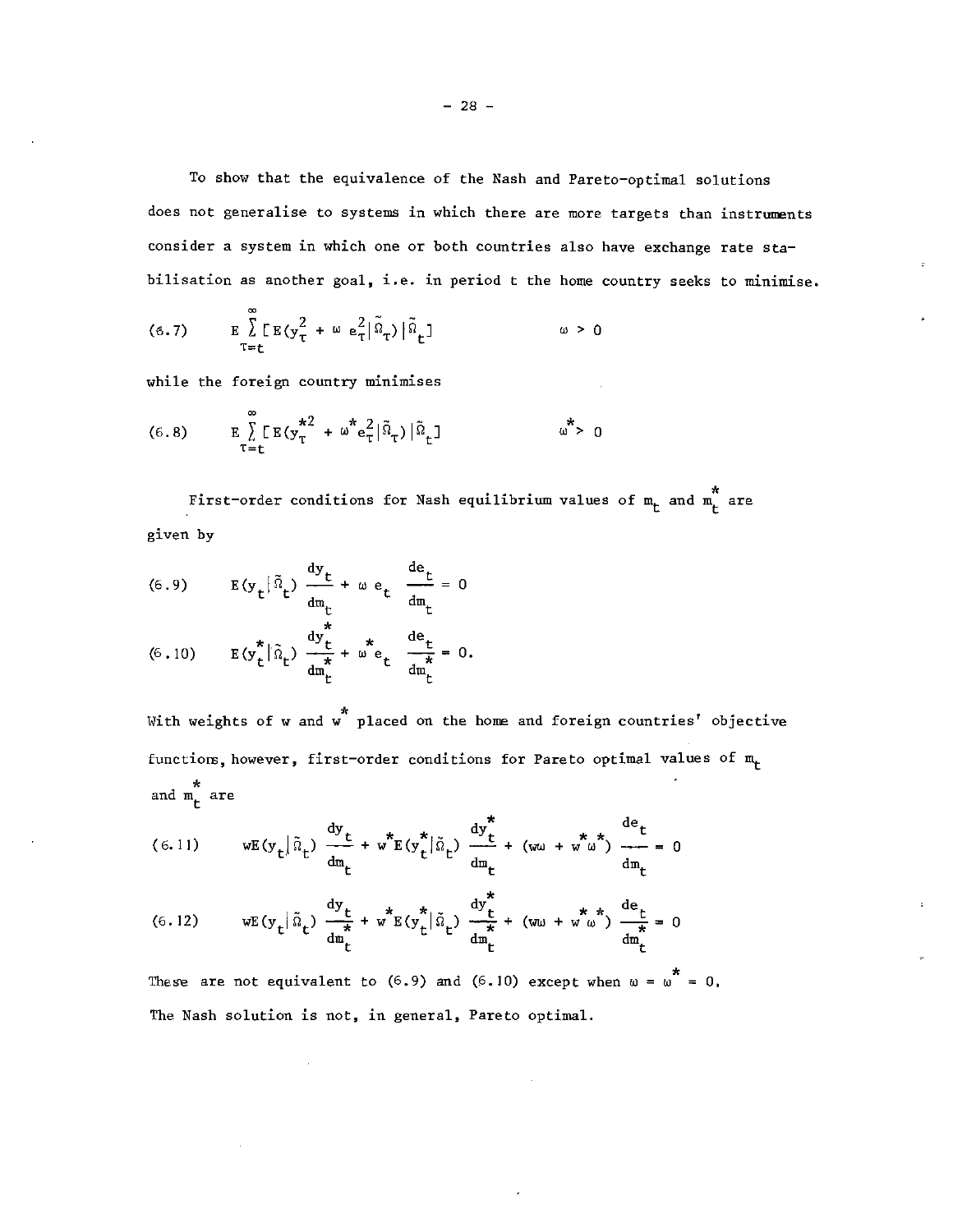# 7. Conclusion

This study of optimal monetary policy or exchange rate management in interdependent economies has abstracted from many real—world complications to obtain a transparent structure. Nevertheless, a number of results are likely to be robust under further generalisations of the model:

1) . Neither a fixed nor a freely—floating exchange rate is likely to be optimal. Optimal monetary policy in general requires a finite response of the money supply to the exchange rate.

2). Output stabilising monetary policy may well require "leaning with the wind" in the foreign exchange markets, expanding the money supply when the home currency depreciates, thus increasing the volatility of the exchange rate.

3) . Monetary authorities can stabilise real variables when private and public opportunity sets differ. In our model the monetary authorities are able and willing to establish (one period ahead) contingent forward contracts making the money supply in period t a known function of the contemporaneously observed exchange rate. The private sector is assumed not to make exchange—rate contingent forward contracts. This asynnetry creates an opportunity for output stabilising (or destabilising) current exchange rate—contingent monetary policy,

4) . There are likely to be gains from policy coordination.

—29—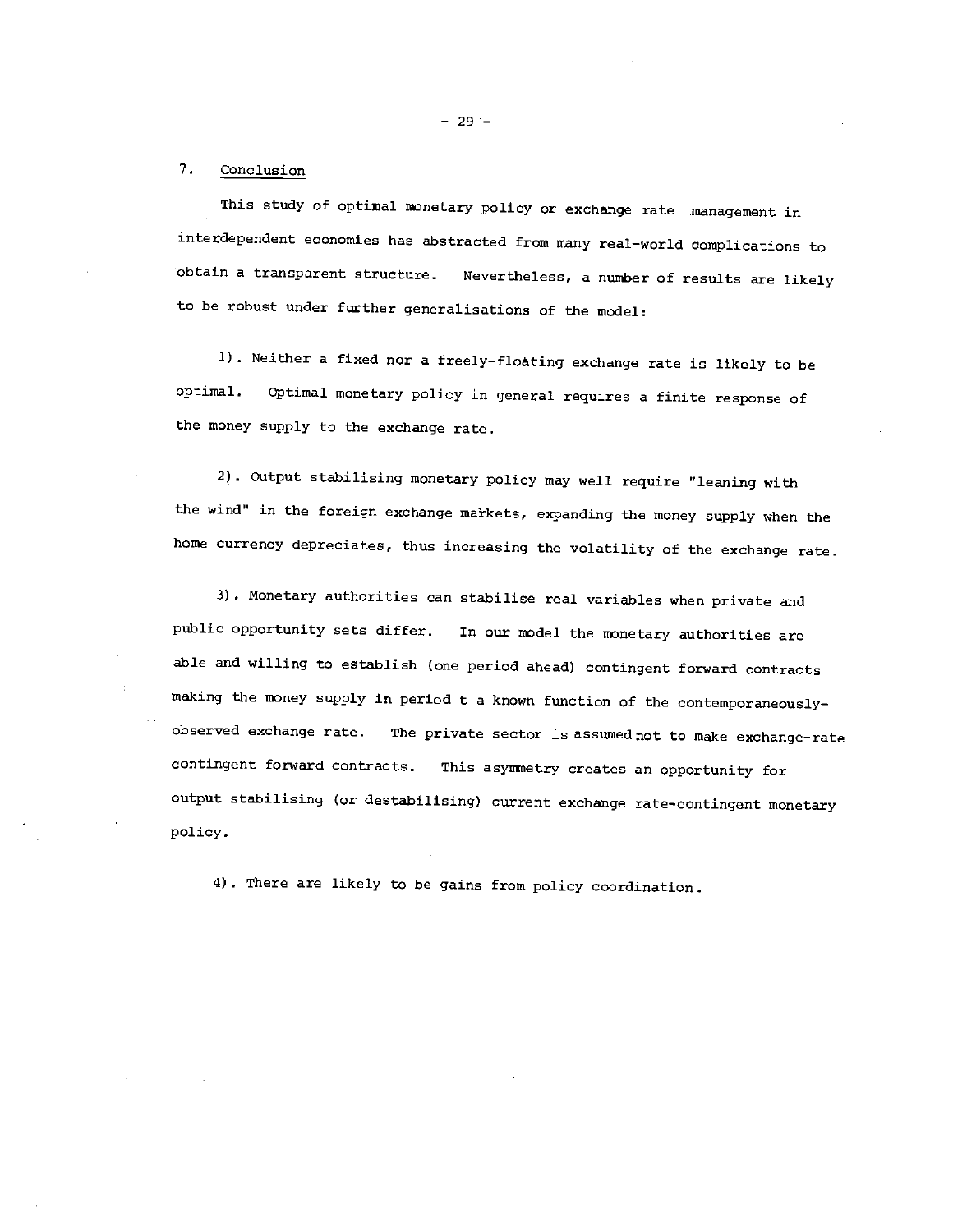### Footnotes

Buiter would like to acknowledge financial support from the N.S.F.

Earlier versions of this paper were presented at the Ninety—Second Annual Meeting of the American Economic Association, Atlanta, Georgia, December 1979 and at the First Annual Conference of the Society for Economic Dynamics and Control in Cambridge, England, June 1979. Stanley Black, Paul Krugman, Marcus Miller and Douglas Purvis made useful comments.

- 1/ In this respect our model resembles that of Boyer (1978) and Roper and Turnovsky (1980). They, however, consider a single open economy characterized by Keynesian unemployment. In a closed economy setting the current response issue has been studied by  $G$ . Woglom (1979) and McCallum and Whitaker (1979)
- 2/ In a very different model Canzoneri (1979) obtains a similar result.
- 3/ A time-consistent policy or plan is a sequence of rules, one for each period, which specifies policy actions contingent on the state of the world in that period. Each rule has the property of being optimal given the subsequent elements in the sequence. When the current state depends on anticipations of future states, such "optimal time-consistent policies may fail to take account of the impact of future policy measures on the current state through the changes in current behaviour induced by anticipation of these future policy measures. In such models, the optimal plan in subsequent periods may therefore not be the continuation of the first—period optimal plan over the remainder of the planning period, i.e. the optimal plan will not be time consistent. See Kydland and Prescott (1977), Fischer (1980), Buiter (1980 a, b).
- $4/$  If i  $>$  t for some i, that is if the current state is a function of current or past anticipations of a future state then the tine inconsistency problems referred to in the previous footnote may arise. In the model developed in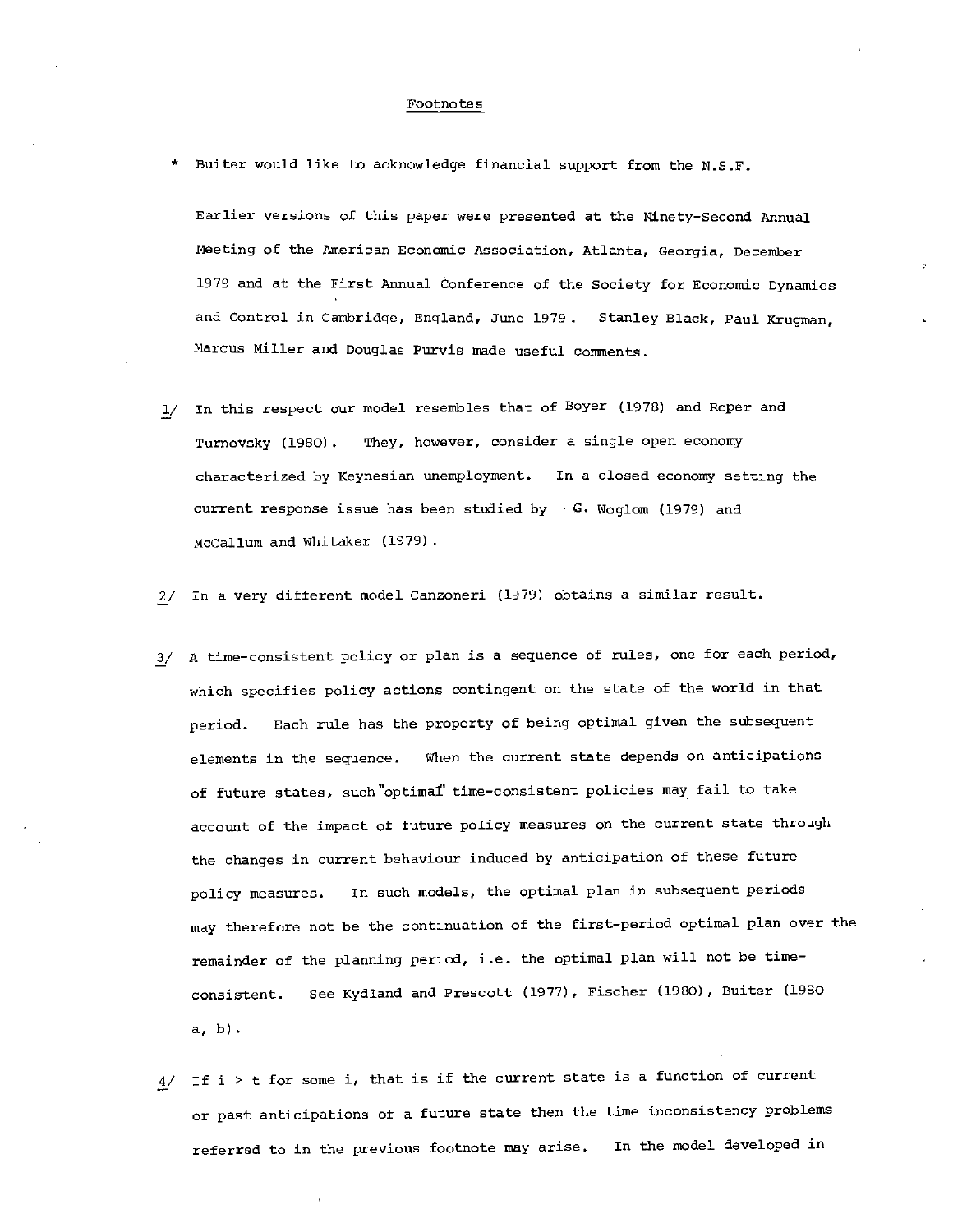sections 3 through 6, the time—consistent policy is also the optimal policy even though expectations of the future exchange rate influence the current exchange rate.

- 5/ In the modern theory of optimal policy design in stochastic models, achievement of convergence has been replaced by the more general objective of minimizing deviations of target variables fran their desired values over some finite or infinite time horizon. Nevertheless, the distinctions we have made about different forms of decentralization extend to the Mundellian problem.
- 6/ Trivial exceptions arise when  $\beta_1 = \alpha_2 = 0$  or when  $\alpha_2$   $\beta_1 = \alpha_1 \beta_2$ . In this case the model is in neutral equilibrium irrespective of policy.
- 7/ contracts which do not allow wages to respond to contemporaneous data might arise because such data are not available symmetrically to workers and employers, leading to problems of moral hazard. See Eaton and Quandt (1979) for a discussion.
- 8/ Barro (1978) also assumes that the demand for money responds to expected exchange rate changes in his model of monetary policy in a small open economy.
- 9/ We assume away all problems of non—uniqueness through extraneous information. The information sets of all agents are therefore limited to variables which appear in the structural model, given expectations, that is to market fundamentals in the sense of FlOod and Garber (1979) . See also Taylor (1977).
- 10/ Kydland (1976) provides a discussion of optimal stabilisation policies in a two-country, multi—period context.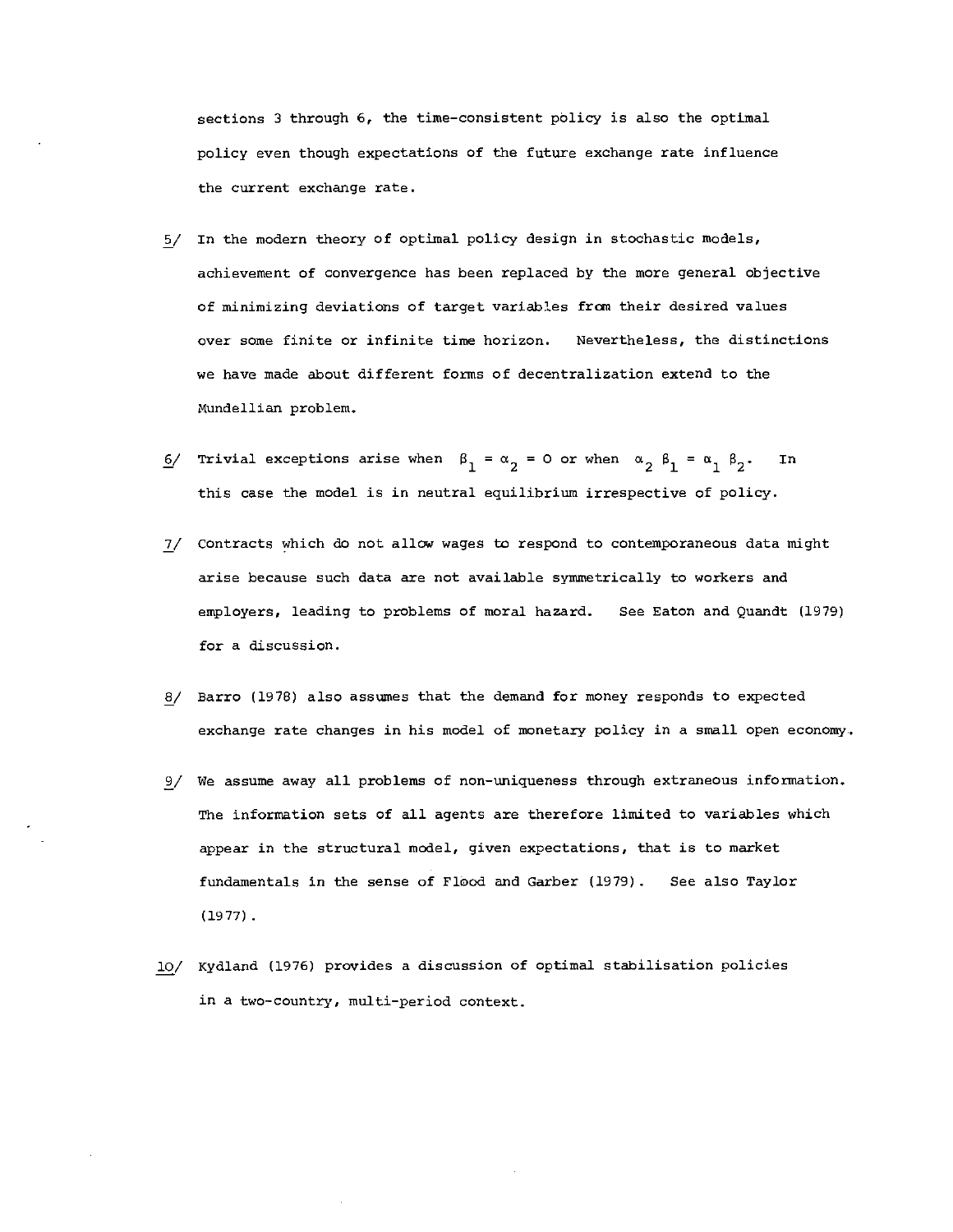$$
\underline{\mathbf{11}} / \quad \text{First note that } E\left(\mathbf{y}_t^2 | \mathbf{e}_t\right) =
$$
\n
$$
E\left[\left(\mathbf{y}_t - E\left(\mathbf{y}_t | \mathbf{e}_t\right)\right)^2 | \mathbf{e}_t\right] + \left[E\left(\mathbf{y}_t | \mathbf{e}_t\right)\right]^2
$$

In our model  $y_t$  and  $e_t$  are jointly normally distributed. The conditional variance of  $y_t$  is independent of  $e_t$  (see e.g. Hogg and Craig (1965), pp. 63—65 and pp. 102—104.and Buiter (197gb)). It is therefore also independent of any known linear function of  $e_t$ and Craig (1965), pp. 63-65 and pp. 102-104.and Buiter (1979b)). It<br>is therefore also independent of any known linear function of  $e_t$ <br>such as  $m_t$  or  $m_t^*$ . Minimising  $E[y_t^2]e_t$  is therefore equivalent to minimising  $\left[\mathbb{E}\left\{\mathbf{y}_t \mid \mathbf{e}_t\right\}\right]^2$ . This is achieved by choosing a such that  $E(y_t | e_t) = 0$ .

12/ See Harris and Purvis (1979) for a single economy model of exchange rate determination including permanent as well as transitary disturbances.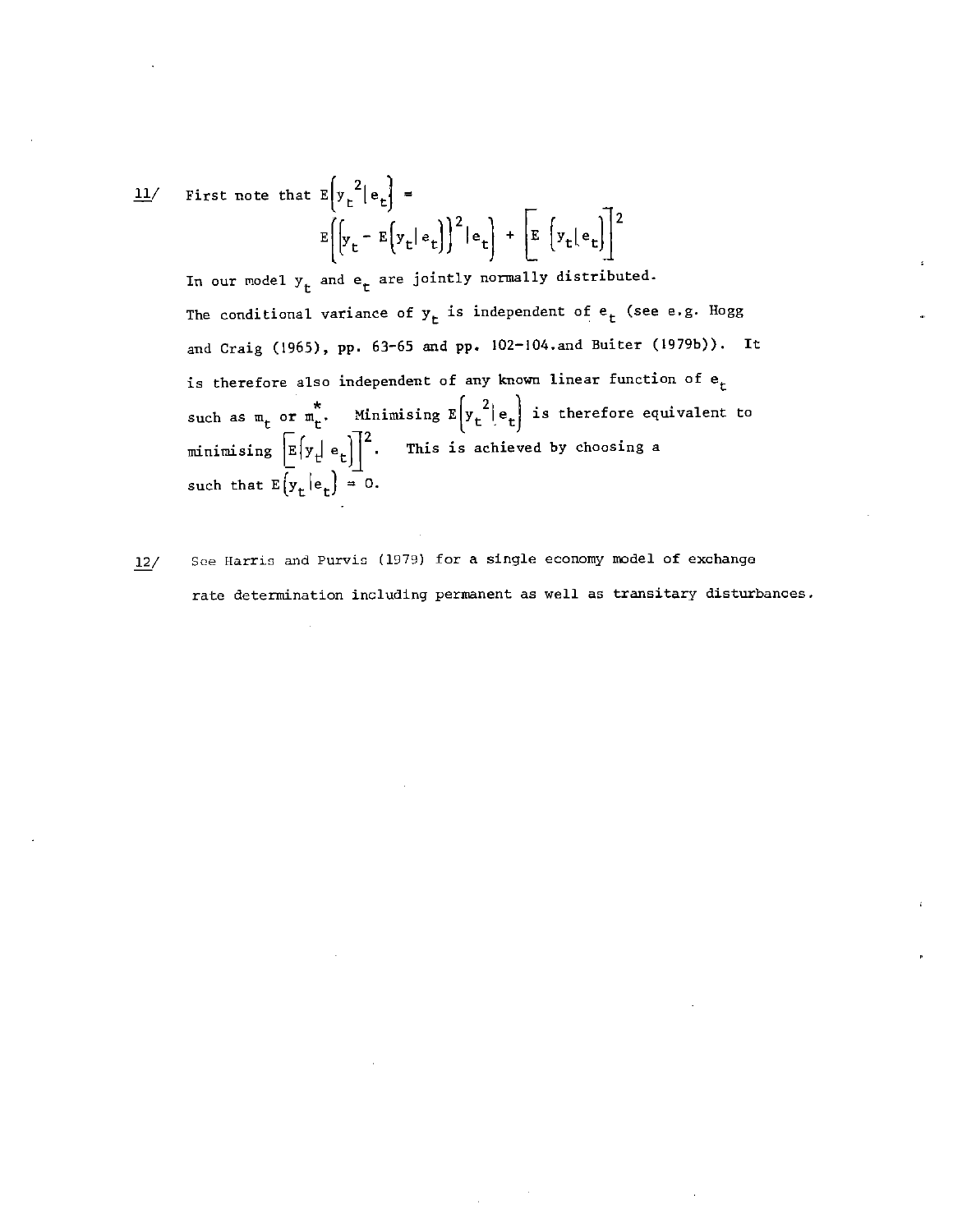#### REFERENCES

- Allen, P.R. and P.S. Kenen (1980), Asset Markets Exchange Rates and Economic Integration: A Synthesis (Cambridge University Press, forthcoming).
	- Aoki, N. (1976), "On Decentralized Stabilization Policies and Dynamic Assignments Problem," Journal of International Economics,6, pp. 143—171.

Barro,R.J. (1978), "A Stochastic Equilibrium Model of an Open Economy under

Flexible Exchange Rates," Quarterly Journal of Economics, 92, pp. 149—164. Boyer, R.S. (1978), "Optimal Foreign Exchange Market Intervention," Journal of

Political Economy, 86, pp. 1045-lOSS.

Buiter, N.H. (1979a), "Optimal Foreign Exchange Market Intervention with Rational Expectations" in J. Martin and A. Smith, eds. Trade and Payments Adjustment under Flexible Exchange Rates, Macmillan, London.

\_ (1979b), "Feedback and the Use of Current Information," National Bureau of Economic Research Working Paper No. 335, April.

(1980a), "The Role of Economic Policy after the New Classical Macroeconomics," in D. Currie and D. Peel , eds. Contemporary Economic Analysis, vol 4-(Croom—Helm, forthcoming).

(1980b), "The Superiority of Contingent Rules over Fixed Rules in Models with Rational Expectations," University of Bristol Discussion Paper, May.

(198Oc), "Monetary, Financial and Fiscal Policy under Rational Expectations," Mimeo, May.

Canzoneri, M. (1979), "Rational Destabilizing Speculation and Exchange Intervention Policy," Mimeo, December.

Cooper, R.N. (1969), "Macroeconomic Policy Adjustment in Interdependent Economies," Quarterly Journal of Economics, 83, pp. 1—24.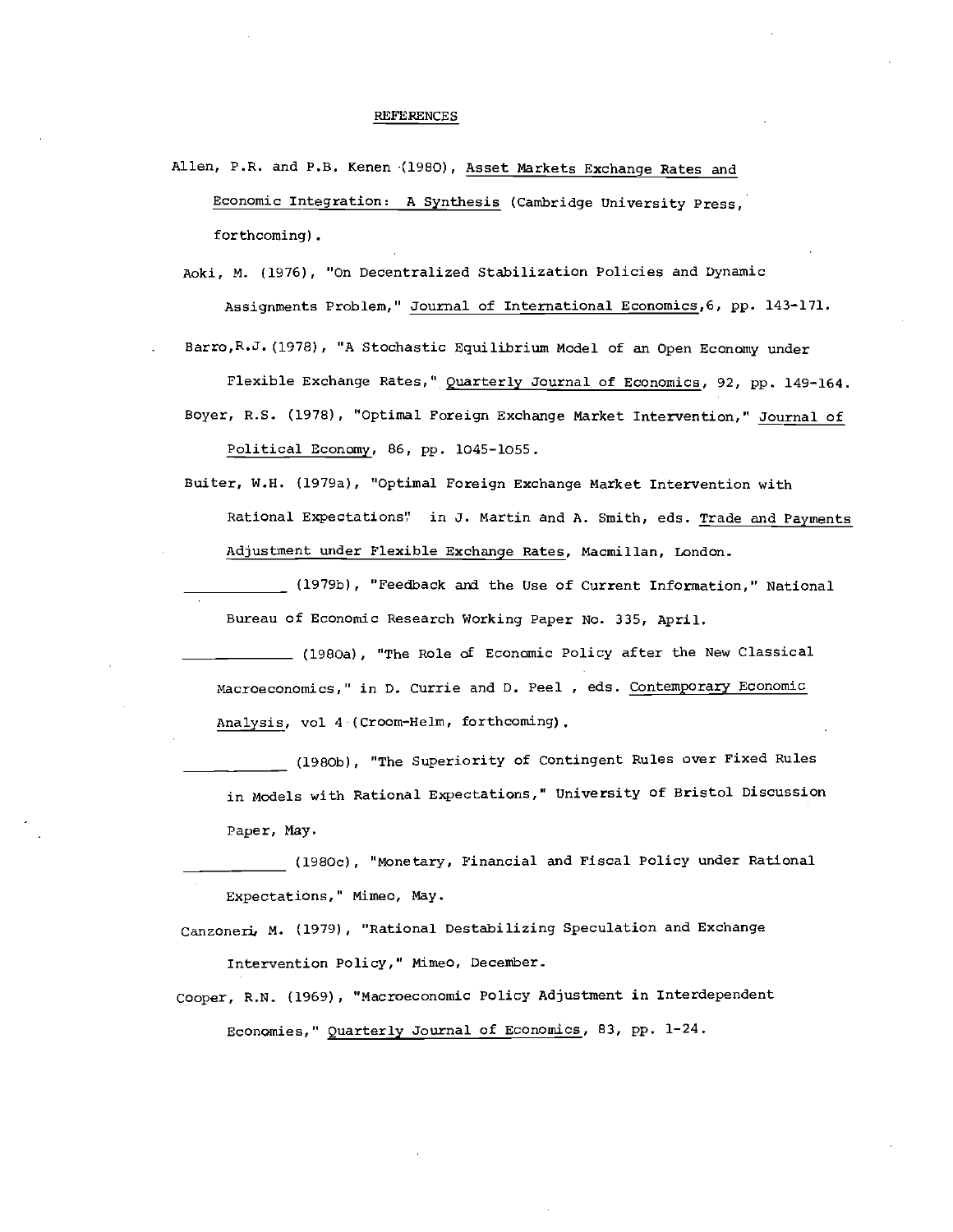- Eaton, 3. and R.E. Quandt (1979), "A Quasi—Wairasian Model of Rationing and Labor Supply: Theory and Estimation," Econometric Research Program Research Memorandum No. 251, Princeton university, November.
- Fisher, S. (1980), "Dynamic Inconsistency, Co—operation and the Benevolent Dissembling Government,' Journal of Economic Dynamics and Control, 2, February, pp. 93-107
- Flood, Robert P. and Peter M. Garber (1979), "Market Fundamentals vs. Price Level Bubbles: The Firsts Tests," forthcoming Journal of Political Economy, 1980. Hamada, K. (1976), "A Strategic Analysis of Monetary Interdependence," Journal

of Political Economy, 84, pp. 677—700.

- Harris, John and Douglas Purvis (1979) . "Diverse Information and Market Efficiency in a Monetary Model of the Exchanoe Rate " Mimeo, Queen's University.
- Hogg, R.V. and A.T. Craig (1965), Introduction to Mathematical Statistics, 2nd ed., Macmillan, New York.
- Kydland, F. (1976), "Decentralization Stabilization Policies: optimization and the Assignment Problem," Annals of Economic and Social Measurement, 5/2, pp. 249—261.
- Kydland, Finn E. and Edward C. Prescott (1977), "Rules Rather than Discretion: the Inconsistency of Optimal Plans," Journal of Political Economy, 85, pp. 473—91.
- Lucas, R.E. (1972), "Expectations and the Neutrality of Money," Journal of Economic Theory, 4, pp. 103—124.
- MoCallum, B.T. and J.K. Whitaker (1979), "The Effectiveness of Fiscal Feedback Rules and Automatic Stabilizers under Rational Expectations," Journal of Monetary Economics, 5, pp. 171-186.
- McFadden, D. (1969), "On the Controllability of Decentralized Macroeconomic Systems: The Assignment Problem" in H.W. Kuhn and G.P, Szego, eds. Mathematical Systems Theory and Economics I (New York: Springer-Verlag). Mundell, R.A. (1962). "The Appropriate Use of Monetary and Fiscal Policy for External and Internal Balance," INF Staff Papers,March, pp. 70—9.